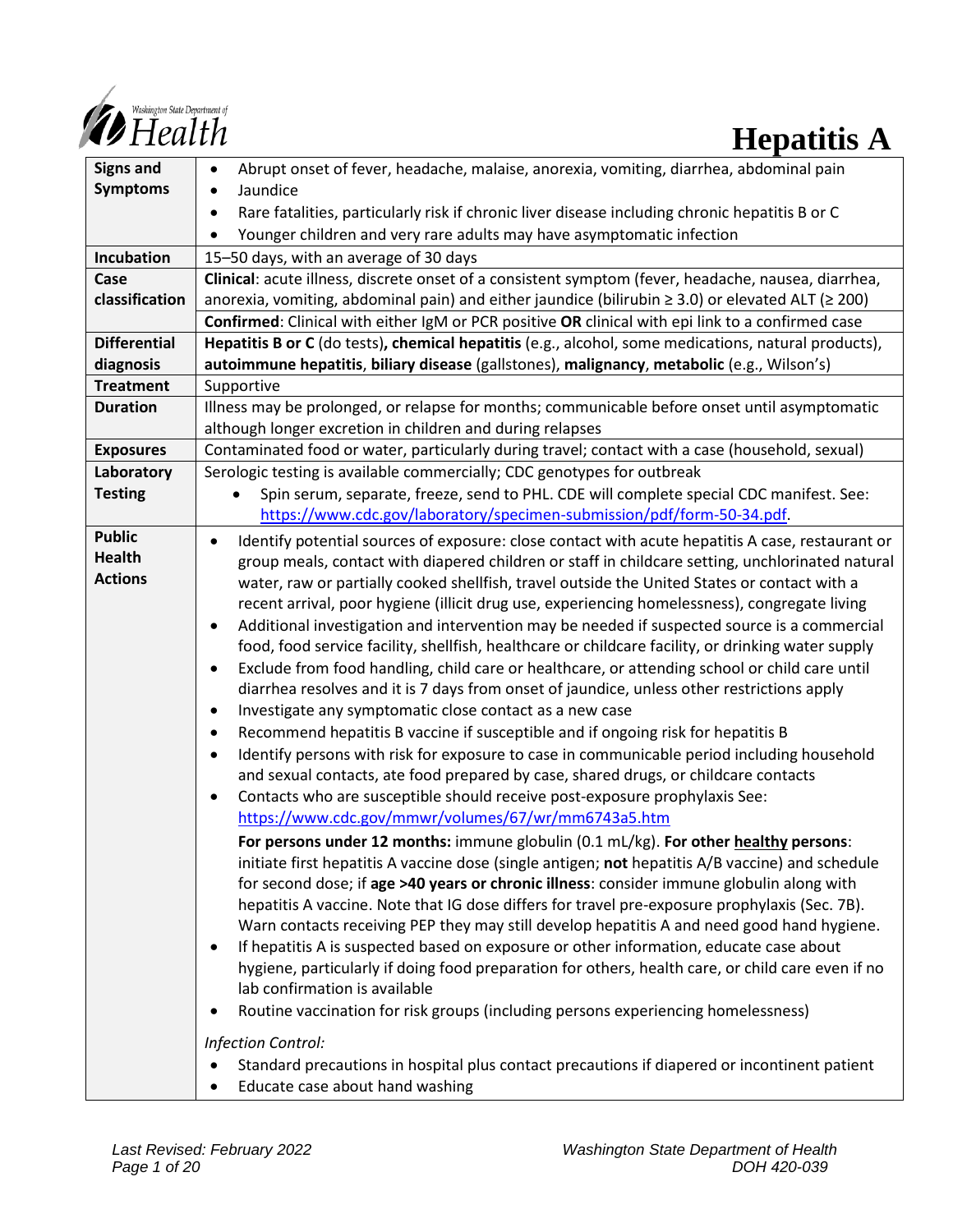# **Hepatitis A**

# **1. DISEASE REPORTING**

#### **A. Purpose of Reporting and Surveillance**

- 1. To identify individual cases, disease outbreaks and potential sources of ongoing transmission to prevent further spread of hepatitis A.
- 2. To identify contacts and assure timely prevention measures.
- 3. To educate contacts about signs and symptoms of disease, to facilitate early diagnosis.
- 4. To educate cases and contacts about transmission of hepatitis A and how to reduce their risk of infection.

# **B. Legal Reporting Requirements**

- 1. Health care providers: notifiable to local health jurisdiction within 24 hours.
- 2. Health care facilities: notifiable to local health jurisdiction within 24 hours.
- 3. Laboratories: Hepatitis A virus (acute) by IgM positivity notifiable to local health jurisdiction within 24 hours (hepatocellular enzyme levels to accompany report). Specimen submission is on request only in outbreak settings.
- 4. Local health jurisdictions: notifiable to the Washington State Department of Health (DOH) Office of Communicable Disease Epidemiology (CDE) within 7 days of case investigation completion or summary information required within 21 days.

# **C. Local Health Jurisdiction Investigation Responsibilities**

- 1. Begin investigation as soon as possible including any outbreak investigation (Section 6).
- 2. Administer appropriate infection control measures (see Section 5).
- 3. Report all confirmed cases (case definition below) to CDE. Complete the hepatitis A case report form [\(https://www.doh.wa.gov/Portals/1/Documents/5100/210-030-ReportForm-](https://www.doh.wa.gov/Portals/1/Documents/5100/210-030-ReportForm-HepA.pdf)[HepA.pdf\)](https://www.doh.wa.gov/Portals/1/Documents/5100/210-030-ReportForm-HepA.pdf) and enter the data into the Washington Disease Reporting System (WDRS).

# **2. THE DISEASE AND ITS EPIDEMIOLOGY**

#### **A. Etiologic Agent**

The hepatitis A virus (HAV) is a picornavirus.

#### **B. Description of Illness**

Onset is usually abrupt with fever, malaise, anorexia, nausea, diarrhea, and abdominal pain, followed within a few days by jaundice. Clinical illness ranges from asymptomatic to a disabling illness lasting weeks to several months. Rate of hospitalization is 11-22%. Up to 15% of cases are prolonged or relapsing for up to 6 months. Virus may be excreted during relapses. Fulminant hepatitis is rare, occurring most often in those with chronic liver disease, and may be fatal or require liver transplantation. Children under 6 years are likely to be asymptomatic, while older children and adults will develop symptoms.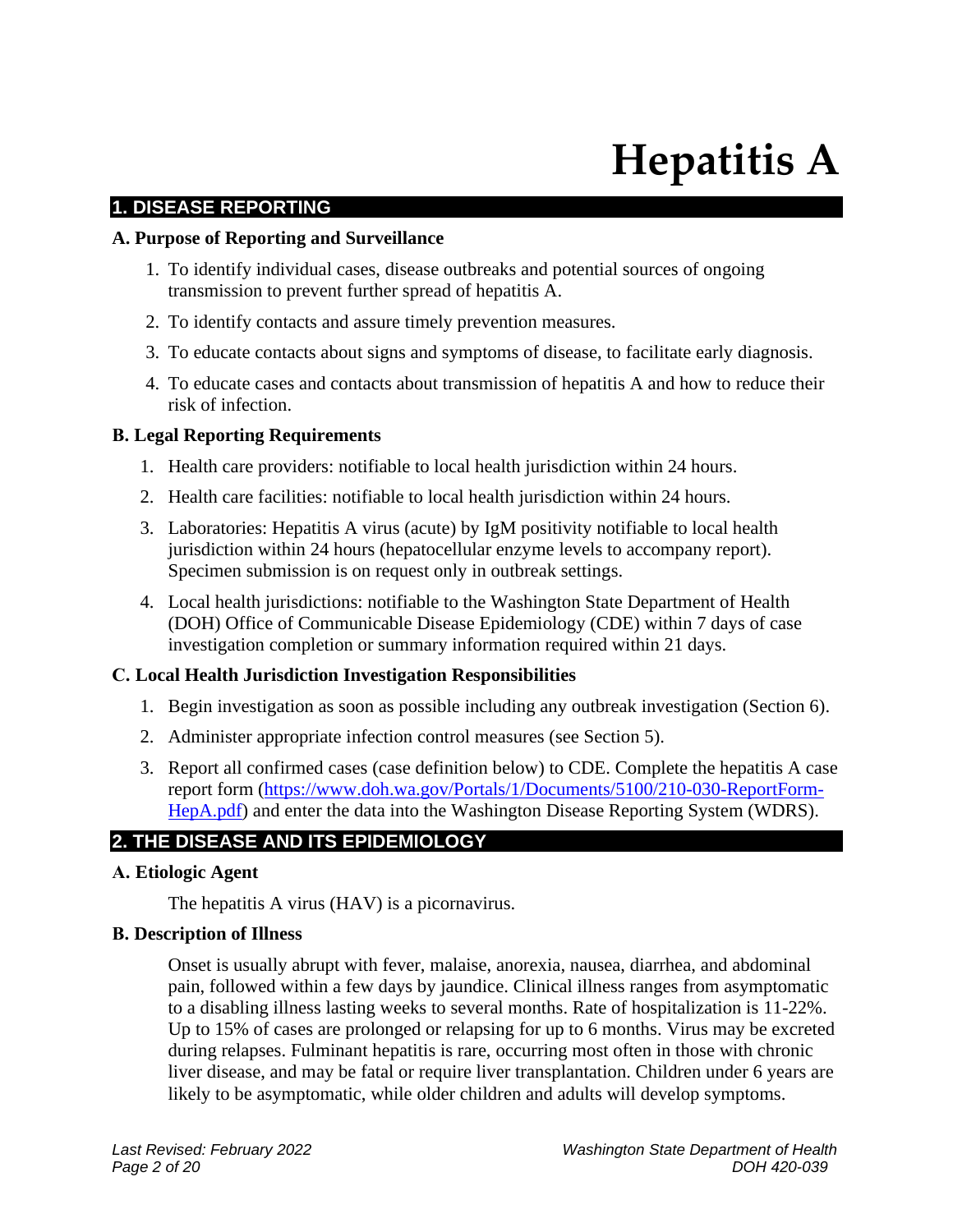Diagnostic testing is needed to distinguish hepatitis A from other viral hepatitides. Chronic infection does not occur. Infection or vaccine results in life-long immunity, demonstrated by detecting IgG antibody to hepatitis A virus (anti-HAV) in serum.

Hepatitis A is endemic in many developing countries; the incidence has been decreasing in the United States as routine use of childhood hepatitis A vaccine increases.

# **C. Hepatitis A in Washington**

From 1989 to 2005, the state's incidence fell from 70 to one case/100,000 population (<50 cases/year) as vaccination increased. Exposures were increasingly during travel to endemic areas (mainly Mexico, Central America, or Asia). Other cases have childcare center or household exposures, oral sexual contact, poor hygiene associated with illicit drug use, restaurant meals, or contaminated food or water. Multiple states had outbreaks beginning 2016-2019 affecting persons with reduced hygiene due to street drug use or experiencing homelessness. Washington's outbreak lasted from April 2019 until September 2021, affecting 21 of the state's counties with 465 cases and nine deaths.

# **D. Reservoirs**

Reservoirs for hepatitis A virus are acutely infected humans (with or without symptoms).

# **E. Modes of Transmission**

Transmission is mainly person-to-person via the fecal-oral route, or fecal contamination of food or water by an infected food handler or through sewage. Contaminated water can contaminate foods such as produce or shellfish. Special transmission risks include poor sanitation during food handling, children adopted from overseas, and childcare facilities handling diapers. Travel-associated cases are common. US outbreaks have been linked to contaminated produce imported from endemic areas and outbreaks among persons with reduced hygiene due to experiencing homelessness or using street drugs.

The virus can remain infectious for at least one month at room temperature on environmental surfaces, and transfer via fomites is probably important in some settings (e.g., feces on toys in a childcare facility). The virus is inactivated by high temperature  $(>185^{\circ}F)$  and by some disinfectants including chlorine (bleach) and formalin. In the past clotting factor concentrates were a risk but parenteral transmission (e.g., needlestick, transfusion) is rare because viremia is brief and virus levels are low [\[Transfusion-](https://wwwnc.cdc.gov/eid/article/28/1/21-0403_article?ACSTrackingID=USCDC_331-DM72445&ACSTrackingLabel=Emerging%20Infectious%20Diseases%20Journal%20-%20Volume%2028%2C%20Issue%201%20-%20January%202022%20Issue%20Now%20Online&deliveryName=USCDC_331-DM72445)[Transmitted Hepatitis A Virus, France, 2018 -](https://wwwnc.cdc.gov/eid/article/28/1/21-0403_article?ACSTrackingID=USCDC_331-DM72445&ACSTrackingLabel=Emerging%20Infectious%20Diseases%20Journal%20-%20Volume%2028%2C%20Issue%201%20-%20January%202022%20Issue%20Now%20Online&deliveryName=USCDC_331-DM72445) Vol 28, No 1—Jan 2022 - EID].

#### **F. Incubation Period**

15–50 days, with an average of 30 days.

# **G. Period of Communicability**

The highest levels of hepatitis A virus are present in feces from 1–2 weeks before the onset of symptoms until about 7 days after the patient becomes jaundiced (third week of illness). Children may excrete for longer periods than adults and if asymptomatic may not be recognized as having an infection. Virus may be excreted during illness relapses.

#### **H. Treatment**

No specific therapy is available; treatment is supportive.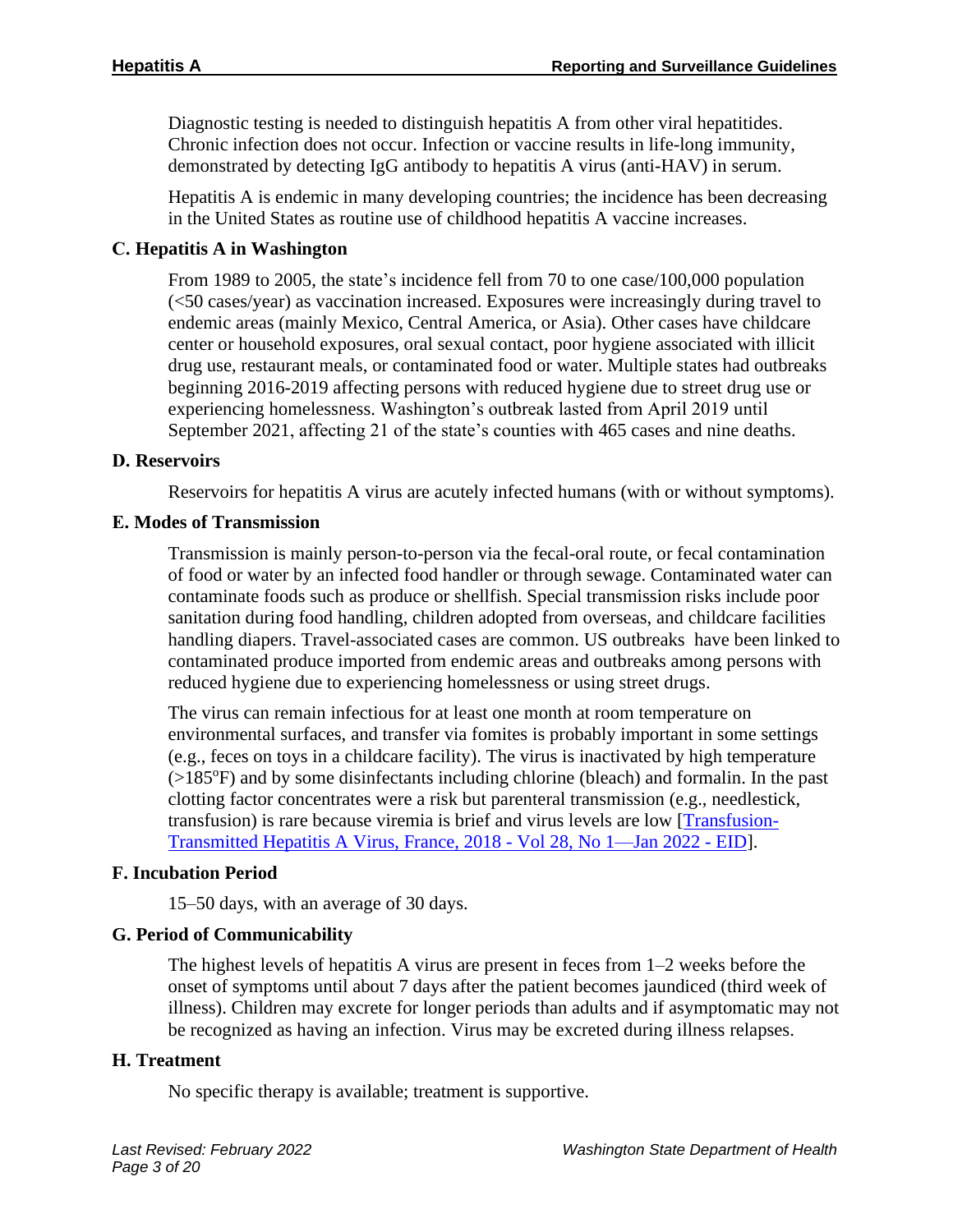# **3. CASE DEFINITIONS**

# **A. Clinical Description**

An acute illness with a discrete onset of any sign or symptom consistent with acute viral hepatitis (e.g., fever, headache, malaise, anorexia, nausea, vomiting, diarrhea, and abdominal pain),

# **AND**

a) jaundice or elevated total bilirubin levels  $\geq$  3.0 mg/dL, OR b) elevated serum alanine aminotransferase (ALT) level > 200 IU/L

# **AND**

the absence of a more likely diagnosis.

#### **B. Laboratory Criteria for Diagnosis**

• Immunoglobulin M (IgM) antibody to hepatitis A virus (anti-HAV) positive

# **OR**

• Nucleic acid amplification test (NAAT; such as polymerase chain reaction [PCR] or genotyping) for hepatitis A virus RNA positive

# **C. Case Definition (2019)**

#### *Confirmed*:

1) a case that meets the clinical case definition (acute onset with either jaundice or elevated aminotransferase level) and is IgM anti-HAV positive **OR**

2) a case that is NAAT positive for hepatitis A (such as through PCR testing) **OR** 

3) a case that meets the clinical case definition and occurs in a person with an epidemiologic link to a person with laboratory-confirmed hepatitis A infection (i.e., household or sexual contact with an infected person during the 15–50 days before the onset of symptoms).

# **4. DIAGNOSIS AND LABORATORY SERVICES**

#### **A. Diagnosis**

The diagnosis is confirmed by detecting anti-HAV IgM in serum of a person with a compatible acute illness **and** with either jaundice or an elevated aminotransferase level. IgM can be detected at symptom onset and usually persists for 4–6 months. Since false positives anti-HAV IgM results occur, especially in older persons without consistent symptoms\*, IgM tests should be done only for acute illnesses suggestive of hepatitis A.

Anti-HAV IgM can be detected after receipt of hepatitis A vaccine. Approximately 10– 20% of adults will have detectable anti-HAV IgM 2–3 weeks after a dose of vaccine. Anti-HAV IgG is evidence of immunity, from either past infection or vaccination.

\*Centers for Disease Control and Prevention. Positive Test Results for Acute Hepatitis A Virus Infection Among Persons With No Recent History of Acute Hepatitis --- United States, 2002—2004. MMWR 2005;54(18):453-456. Available at:<https://www.cdc.gov/mmwr/preview/mmwrhtml/mm5418a1.htm>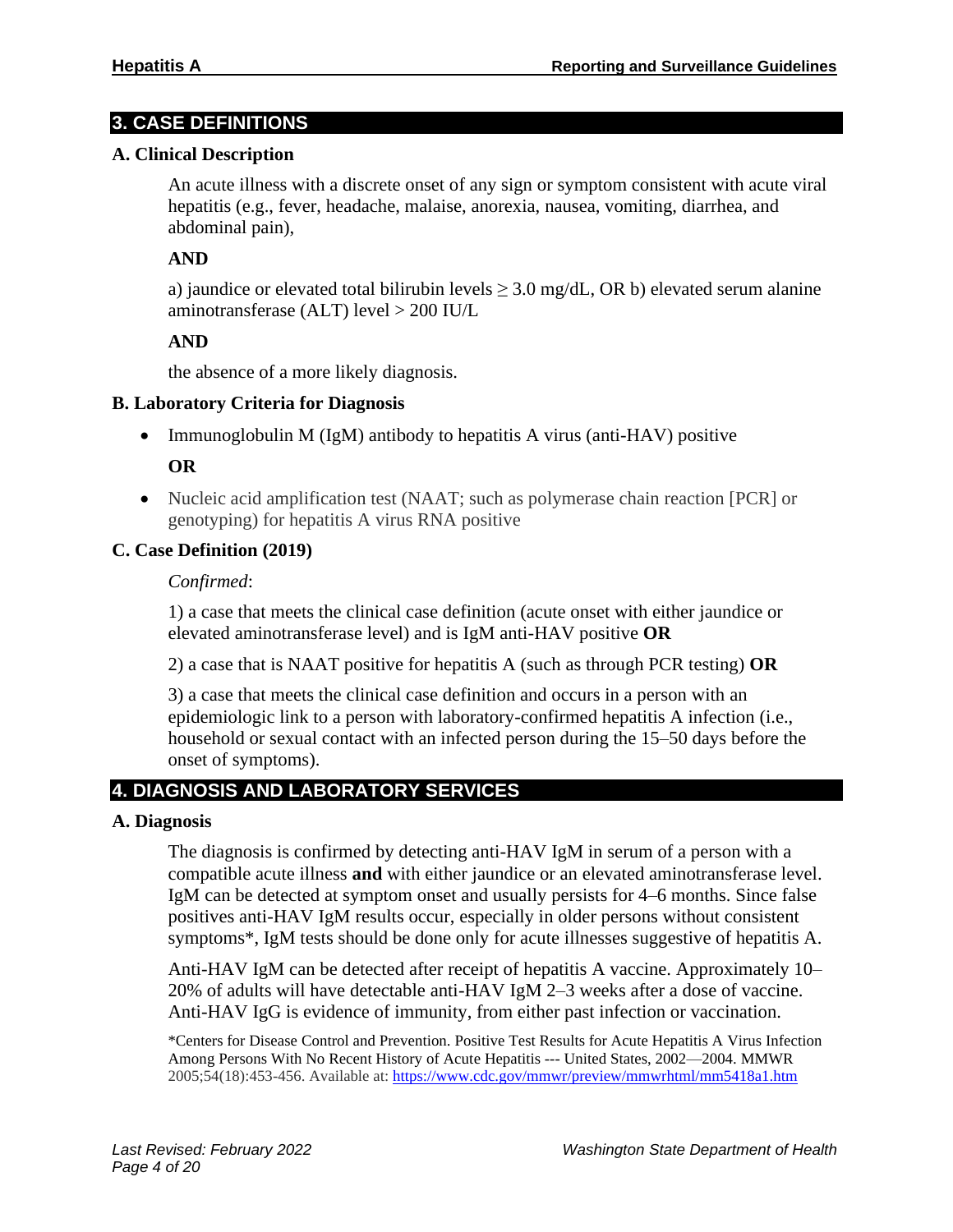#### **B. Services Available at the Washington State Public Health Laboratories (PHL)**

Serology for hepatitis A is widely available at commercial laboratories. During an outbreak, Office of Communicable Disease Epidemiology may request a blood specimen from cases for molecular sequencing at the Centers for Disease Control and Prevention (CDC). CDC can also do serologic testing for clinically consistent cases with inconsistent laboratory results or for unusual situations with suspected false positive results. Testing can also be done for cases with suspected local acquisition but no defined risks. Consult with Office of Communicable Disease Epidemiology (206-418-5500 or 877-539-4344). Spin down serum immediately and refrigerate. See: [https://www.cdc.gov/hepatitis/hev/pdfs/hrl\\_pcrsamplehndlgshpg\\_20080615.pdf.](https://www.cdc.gov/hepatitis/hev/pdfs/hrl_pcrsamplehndlgshpg_20080615.pdf)

Note that PHL require all clinical specimens have two patient identifiers, a name **and** a second identifier (e.g., date of birth) both on the specimen label and on the submission form. Due to laboratory accreditation standards, specimens will be rejected for testing if not properly identified. Also include specimen source and collection date.

#### **C. Specimen Collection**

Anti-HAV IgM can be tested from symptom onset to 4–6 months after onset. For cases in special outbreak investigations, after consultation with Office of Communicable Disease Epidemiology (206-418-5500) obtain a serum or EDTA tube, spin promptly, separate the serum into a shipping tube, and ship cold with PHL Virology form: [https://www.doh.wa.gov/Portals/1/Documents/5230/302-017-SerVirHIV.pdf.](https://www.doh.wa.gov/Portals/1/Documents/5230/302-017-SerVirHIV.pdf)

# **5. ROUTINE CASE INVESTIGATION**

Interview the case and/or others who may be able to provide pertinent information.

#### **A. Evaluate the Diagnosis**

Confirm that the illness is consistent with acute hepatitis A infection. False positive IgM results are common, particularly in older persons without acute illness (see Section 4A).

#### **B. Identify Potential Sources of Infection**

Ask the case about potential exposures 15–50 days before onset of illness. If an important risk factor is identified (e.g., international travel) then it may not be necessary to collect detailed food exposures in the United States. Major risk factors include:

- 1. Close contact (e.g., household member, sex partner, shared a meal) with any person having an illness compatible with hepatitis A. Obtain each person's name and contact information. Investigate anyone with compatible illness the same as a reported case.
- 2. Travel outside the United States or contact with a recent arrival (e.g., adopted child).
- 3. Illicit drug use, both injection and non-injection (due to associated poor hygiene).
- 4. Congregate living (e.g., shelter, corrections). Obtain dates and facility contact.
- 5. Any restaurant or other food service meals. Obtain the name and location of the restaurant and date of the meal(s).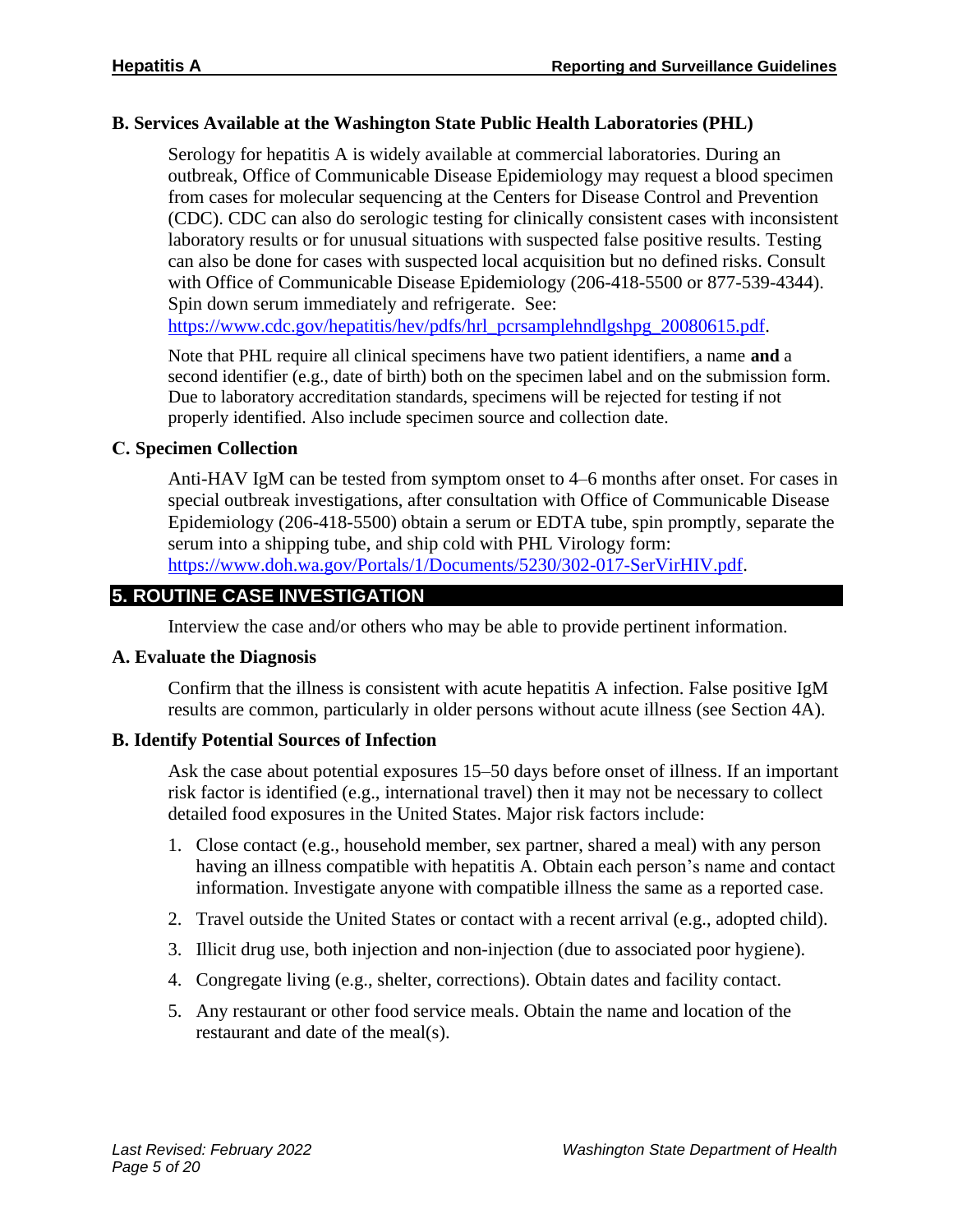- 6. Any social gathering or other group setting where the case ate a meal. Obtain the date, location, and sponsor of the event.
- 7. Contact with diapered children, with children in child care or other setting for preschool children, or with staff of these facilities.
- 8. Exposure to unchlorinated drinking water at home, at work and during trips. Obtain trip locations and dates.
- 9. Consumption of any raw or partially cooked shellfish. Obtain name of product(s), date(s) or consumption, how prepared, and source (location of restaurant or retail outlets where purchased, or date and location of harvest).

# **C. Identify Exposed, Susceptible Contacts and Potential Sites of Transmission**

Identify persons with significant opportunity for fecal-oral exposure to the case during the period of communicability  $(1-2$  weeks before the onset of symptoms until about 7 days after the case patient becomes jaundiced), including:

- 1. Household, housing (e.g., shelter with shared bathroom) and sexual contacts
- 2. Persons who have eaten food prepared or handled by the case
- 3. Food handling co-worker of an infected food worker
- 4. Child care contacts all staff and attendees if diapered children are involved; if no diapered children classroom only
- 5. Persons who have shared illicit drugs with the case
- 6. Others with ongoing close personal contact with the case such as babysitter or best friend at school
- 7. Patrons with specific or recurrent exposure to a food handler.

Determine whether the contacts of the case are immune or susceptible to hepatitis A. Persons are considered immune to hepatitis A if they have received at least one dose of hepatitis A vaccine at least 28 days prior to the exposure, or if they have a history of laboratory confirmed hepatitis A. Serologic testing of contacts to determine immune status is generally not recommended because screening would result in delay of postexposure prophylaxis. Symptomatic household and other close contacts of a confirmed case should be referred to a healthcare provider and tested for acute hepatitis A infection.

#### **D. Post-exposure Prophylaxis**

Post-exposure prophylaxis within two weeks of last exposure is appropriate for susceptible contacts of hepatitis A cases who are:

- Household members or in the same living setting (e.g., shelter)
- Sexual contacts
- In institutional or healthcare settings
- Consumed food prepared by a contagious case

Based on age and health status, susceptible persons recently exposed to hepatitis A virus should be administered one dose of single-antigen hepatitis A vaccine (**not** hepatitis A/B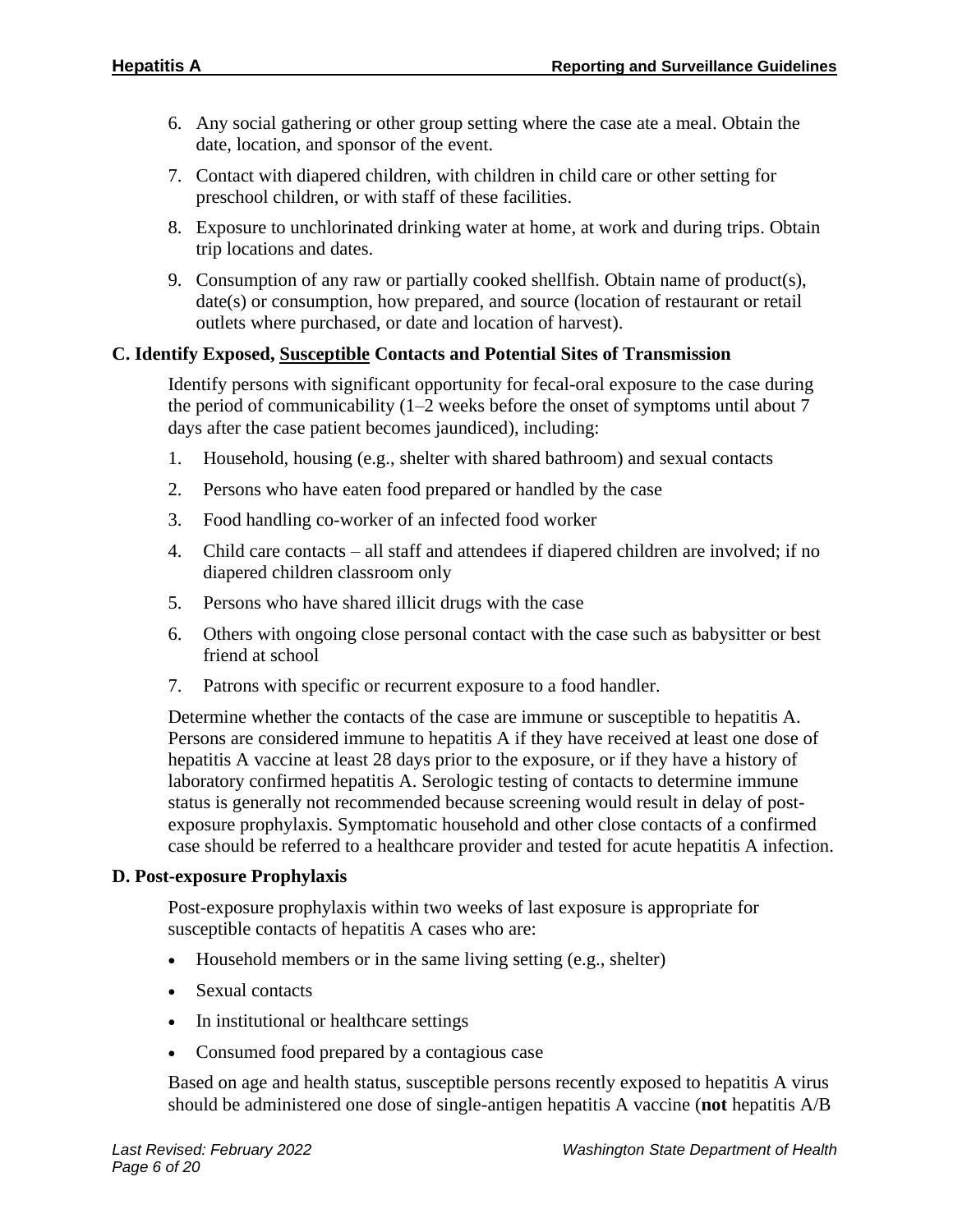combination vaccine) or immune globulin (IG) (0.1 mL/kg body weight with no maximum dose) as soon as possible, within 2 weeks after last exposure. Post-exposure prophylaxis has not been shown to prevent disease when given more than 2 weeks after exposure. Both vaccine and IG may be appropriate for some persons. IG is contraindicated in persons with isolated IgA deficiency. Note that MMR and varicella vaccines, which are live virus vaccines, should be administered at least 2 weeks before or at least 3 months after administering of IG. Educate recipients on good hand hygiene habits because even timely post-exposure prophylaxis may not prevent infection.

- *For healthy persons aged over 6 months:* single-antigen hepatitis A vaccine at the age-appropriate dose is preferred to IG because of the vaccine's advantages, including long-term protection and ease of administration, and the equivalent efficacy of vaccine to IG. Children under 12 months should receive 2 additional vaccine doses.
- *For children aged <6 months and persons for whom vaccine is contraindicated*: IG should be used. Note: pregnancy is generally not a contraindication for vaccine.
- *For persons over 40 years, immunocompromised persons (including infected with HIV), those with chronic liver disease, and persons with chronic liver disease*: consider giving IG in addition to a dose of vaccine.

For more information, see: [https://www.cdc.gov/mmwr/volumes/69/rr/rr6905a1.htm?s\\_cid=rr6905a1\\_w](https://www.cdc.gov/mmwr/volumes/69/rr/rr6905a1.htm?s_cid=rr6905a1_w) *Notes from the Field:* Acute Hepatitis A Virus Infection Among Previously Vaccinated Persons with HIV Infection — Tennessee, 2018.

[https://www.cdc.gov/mmwr/volumes/68/wr/mm6814a3.htm?s\\_cid=mm6814a3\\_w](https://www.cdc.gov/mmwr/volumes/68/wr/mm6814a3.htm?s_cid=mm6814a3_w)

#### **E. Routine Immunization**

Completion of the hepatitis A vaccine series according to the licensed schedule is necessary for long-term protection against hepatitis A. The hepatitis A vaccines currently licensed in the United States include single hepatitis A antigen vaccines Havrix® and Vaqta®, and the combination vaccine Twinrix® which contains both hepatitis A and hepatitis B viral antigens. Havrix and Vaqta are licensed for persons 12 months of age or older and are given as a two dose series separated by 6–12 months and 6–18 months respectively. Twinrix is licensed for persons 18 years and older and is given as a three dose series at 0, 1, and 6 months; use Twinrix only for pre-exposure prophylaxis and only if the three dose series is likely to be completed in a timely manner. Only single antigen vaccines, **not** hepatitis A/B combination vaccines, should be used for post-exposure prophylaxis.

Routine vaccination with hepatitis A vaccine is recommended for the following groups:

- All children between their first and second birthdays (12 through 23 months of age).
- All children 2-18 years who were not previously vaccinated (catch-up vaccination).
- All persons  $\geq 1$  year infected with HIV.
- Persons with chronic liver disease, including but not limited to: hepatitis B virus infection, hepatitis C virus infection, cirrhosis, fatty liver disease, alcoholic liver disease, autoimmune hepatitis, or having an alanine aminotransferase (ALT) or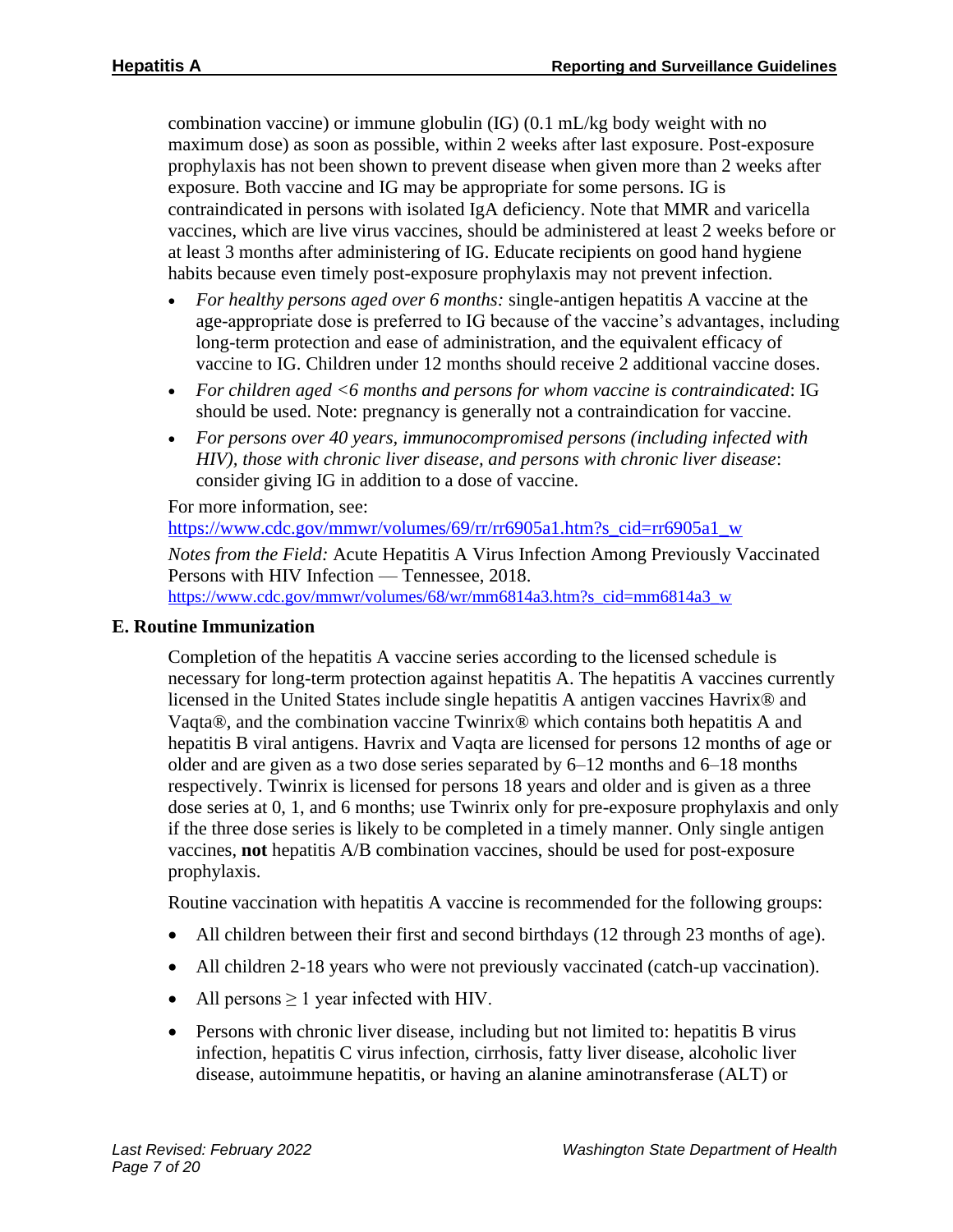aspartate aminotransferase (AST) level persistently above twice the upper limit of normal.

- Pregnant women who are identified to be at risk for HAV infection during pregnancy (e.g., international traveler, use illegal drugs, occupational risk for infection, anticipate close personal contact with an international adoptee, or experiencing homelessness) or for having a severe outcome from HAV infection (e.g., chronic liver disease or HIV infection).
- During hepatitis A outbreaks of persons aged  $\geq 1$  year who are at risk for HAV infection (e.g., use illegal drugs, experiencing homelessness, or MSM) or who are at risk for severe disease from HAV (e.g., chronic liver disease or infected with HIV); use single antigen vaccine for pre- or post-exposure prophylaxis during an outbreak.
- Settings providing services to adults in which a high proportion having risk factors for HAV infection (e.g., health care setting with a focus on those use illegal drugs, group home, or nonresidential day care facility for developmentally disabled persons); encourage healthcare providers serving the risk population to offer hepatitis A or double antigen (hepatitis A/B combination) vaccine routinely, but only single antigen hepatitis A vaccine for pre- or post-exposure prophylaxis during an outbreak.
- Anyone 6 months of age and older traveling or working in areas with intermediate or high prevalence of hepatitis A, such as Central or South America, Mexico, Africa, Asia (except Japan), or eastern Europe (see: [www.cdc.gov/travel\)](http://www.cdc.gov/travel). Infants 6-11 months given a vaccine dose should receive 2 additional vaccine doses after age 12 months.
- Members of households planning to adopt or to care for a newly arriving adopted child from a country where hepatitis A is common (see: [www.cdc.gov/travel\)](http://www.cdc.gov/travel).
- Men who have sex with men
- Persons who use illegal drugs
- Persons experiencing unstable housing or homelessness
- Persons who work with HAV- infected primates or in a HAV research laboratory.

Other people might get hepatitis A vaccine in certain situations:

- Unvaccinated people who have been exposed to hepatitis A virus.
- Anyone 1 year of age or older who wants protection from hepatitis A.

In an outbreak setting, one dose of single-antigen hepatitis A vaccine can control an outbreak. Combination hepatitis A and hepatitis B vaccine (TWINRIX©) should be used as pre-exposure prophylaxis for outbreak control only if all three doses can be given on schedule. Combination vaccine should not be used for post-exposure prophylaxis. See: [https://www.cdc.gov/hepatitis/outbreaks/InterimOutbreakGuidance-HAV-](https://www.cdc.gov/hepatitis/outbreaks/InterimOutbreakGuidance-HAV-VaccineAdmin.htm)[VaccineAdmin.htm](https://www.cdc.gov/hepatitis/outbreaks/InterimOutbreakGuidance-HAV-VaccineAdmin.htm)

Routine hepatitis A vaccination is no longer recommended for persons who receive blood products for clotting disorders (e.g., hemophilia). For more information about hepatitis A vaccination, see: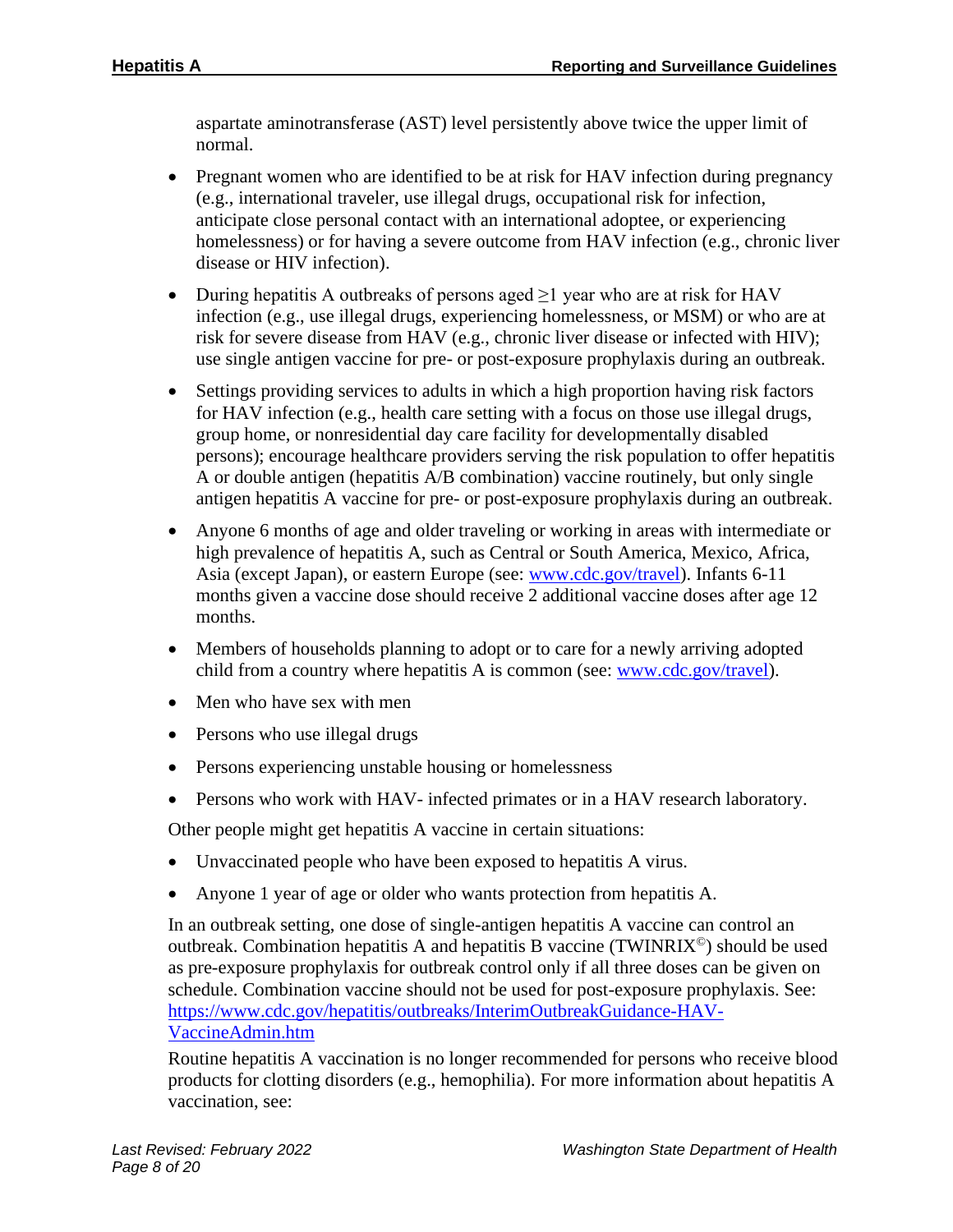Prevention of Hepatitis A Virus Infection in the United States: Recommendations of the Advisory Committee on Immunization Practices, 2020

<https://www.cdc.gov/mmwr/volumes/69/rr/rr6905a1.htm>

and [Hepatitis A Q&As for Health Professionals | CDC](https://www.cdc.gov/hepatitis/hav/havfaq.htm#protection)

For the vaccine information statement see: [https://www.cdc.gov/vaccines/hcp/vis/vis](https://www.cdc.gov/vaccines/hcp/vis/vis-statements/hep-a.html)[statements/hep-a.html](https://www.cdc.gov/vaccines/hcp/vis/vis-statements/hep-a.html)

**Immunoglobulin pre-exposure prophylaxis** for travel to areas with high or intermediate hepatitis A endemicity is appropriate for:

- Children  $< 6$  months and persons for whom vaccine is contraindicated (e.g., allergic)
- Unvaccinated people with travel beginning in  $\leq 2$  weeks; for those who are eligible, also administer hepatitis A vaccine at a separate anatomic site
- Adults > 40 years, persons with immunocompromising conditions, and persons with chronic liver disease or other chronic medical conditions should be vaccinated if traveling to an area with high or intermediate HAV endemicity. If travel is less than two weeks the person may also receive IG at a separate anatomic injection site

Due to concerns about decreased potency of IG to protect against hepatitis A, in September 2017 CDC updated IG dosing recommendations for hepatitis A prophylaxis. IG is contraindicated in persons with isolated IgA deficiency. Note that MMR and varicella vaccines, which are live virus vaccines, should be administered at least 2 weeks before or at least 3 months after administering IG.

Pre-exposure IG dosing depends on duration of travel:

- Up to one months of travel: 0.1 mL/kg
- Up to two months of travel: 0.2 mL/kg
- Over two months of travel: 0.2 mL/kg repeated every 2 months or until a dose of vaccine is given (6 months or older)

If an unvaccinated child receives IG for travel, initiate a hepatitis A vaccine series when the child reaches the appropriate age**.**

# **F. Infection Control Recommendations/Case Management**

- 1. Hospitalized patients should be treated using standard precautions. In addition, contact precautions should be used for diapered or incontinent persons. These contact precautions should be maintained in infants and children less than 3 years of age for the duration of the hospitalization; for children 3–14 years of age for 2 weeks after onset of symptoms; and for persons over 14 years of age for 1 week after the onset of symptoms.
- 2. In a congregate setting, if feasible consider cohorting patients with acute hepatitis A, including a separate toilet. Hand hygiene is essential, using soap and water (alcoholbased gel is not effective against hepatitis A).
- 3. Consider post exposure prophylaxis for susceptible patients who share a room or bathroom with an acute hepatitis A case and for susceptible healthcare personnel providing care to hepatitis A patients with diarrhea or who need assistance with toileting.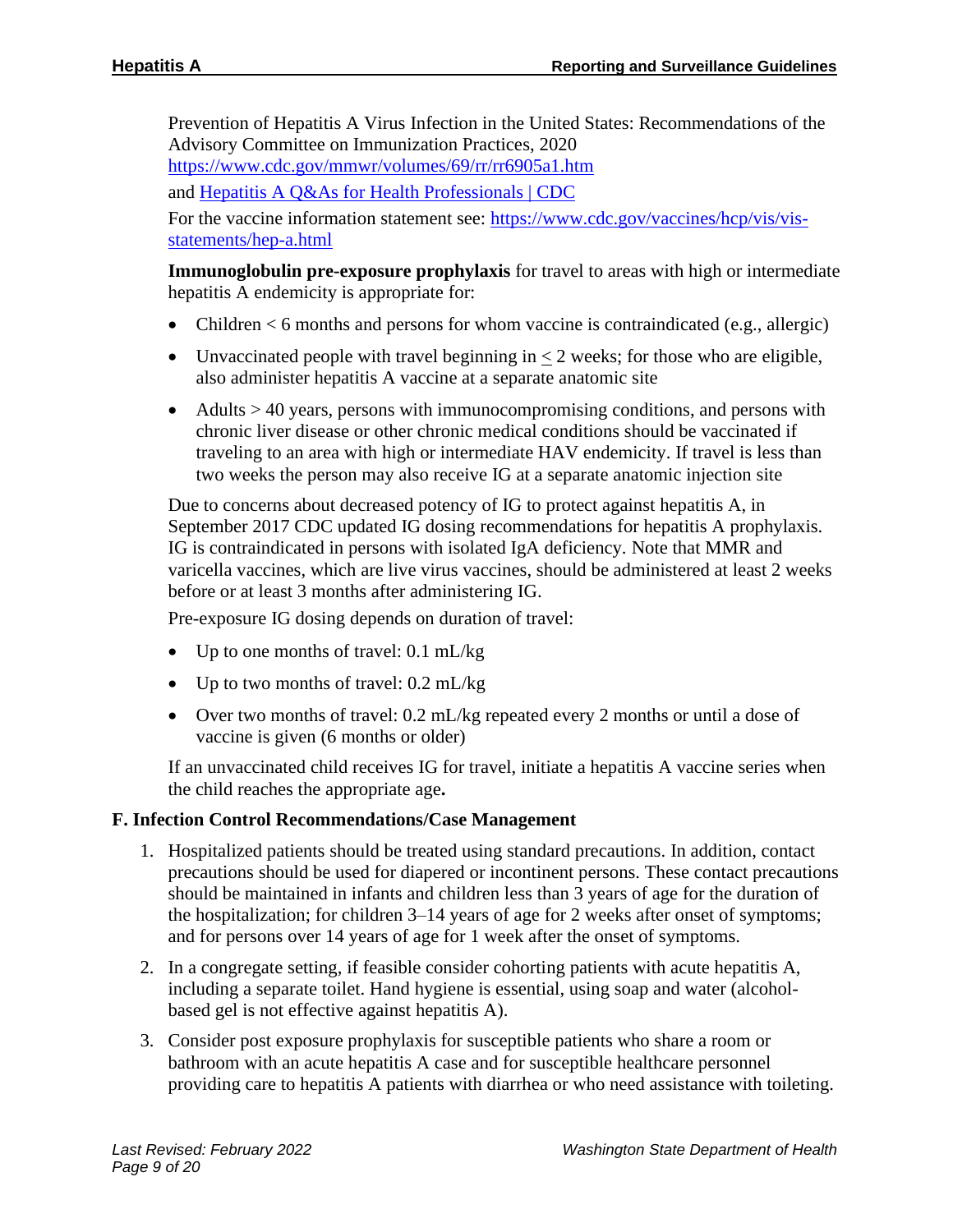- 4. Until 7 days after the onset of jaundice (third week of illness) the case should not prepare food for others or handle food to be eaten by others. The case should be educated regarding effective hand washing, particularly after using the toilet, changing diapers, and before preparing or eating food. Hand cleaning should be done with soap and water, since alcohol-based gels are not effective against hepatitis A virus. All persons exposed to the case or to the same source as the case should be educated about symptoms of hepatitis A infection in both children and adults, and methods to prevent transmission. They should be informed that persons may be infectious without being ill and that vaccine or IG postexposure prophylaxis may not always prevent infection.
- 5. Also recommend hepatitis B vaccination for any susceptible person at ongoing risk for hepatitis B exposure (e.g., report illicit drug use or multiple sexual partners).
- 6. School restrictions: Children should not attend school if they have diarrhea.
- 7. Work and Child Care Restrictions: Persons should not work as food handlers, child care or healthcare workers, or attend child care during while infectious (until diarrhea has resolved **and** 7 days have passed since onset of jaundice). Restrictions can be modified or lifted at the discretion of the local health jurisdiction. See Section 6 for further guidance on management of food workers and child care attendees infected with hepatitis A virus.

# **G. Environmental Evaluation**

No evaluation, unless a commercial food or food service facility, child care center, or public water supply appears to be implicated as the source of infection.

- 1. Commercial food or food service facility (see Section 6: Managing Special Situations)
- 2. Child care facility (see Section 6: Managing Special Situations)
- 3. Water supply: If a contaminated public or private water supply is implicated as the source of infection, contact local or state environmental health personnel for assistance.
- 4. Sewage disposal: If the case's home is served by a failing sewage or septic system, notify local or state environmental health personnel to prevent exposure of others to sewage.
- 5. Shellfish exposure suspected: Obtain name of product(s), date(s) or consumption, how prepared, and source (location of restaurant or retail outlets where purchased, or date and location of harvest).

# **6. MANAGING SPECIAL SITUATIONS**

#### **A. General**

When a case of acute hepatitis A is diagnosed in a risk setting (see below for specific situations), the public health goal is to identify the source and others exposed with or to the case(s). Post-exposure prophylaxis may prevent infection if given within two weeks of last exposure. Pre-exposure prophylaxis may be appropriate if there is an ongoing outbreak in a community or an identifiable group.

When a case is identified associated with a risk setting (childcare, healthcare, corrections), obtain case information:

- Dates entered and left the setting and dates of first symptom and jaundice onsets
- From date of first symptom onset and date of jaundice onset determine: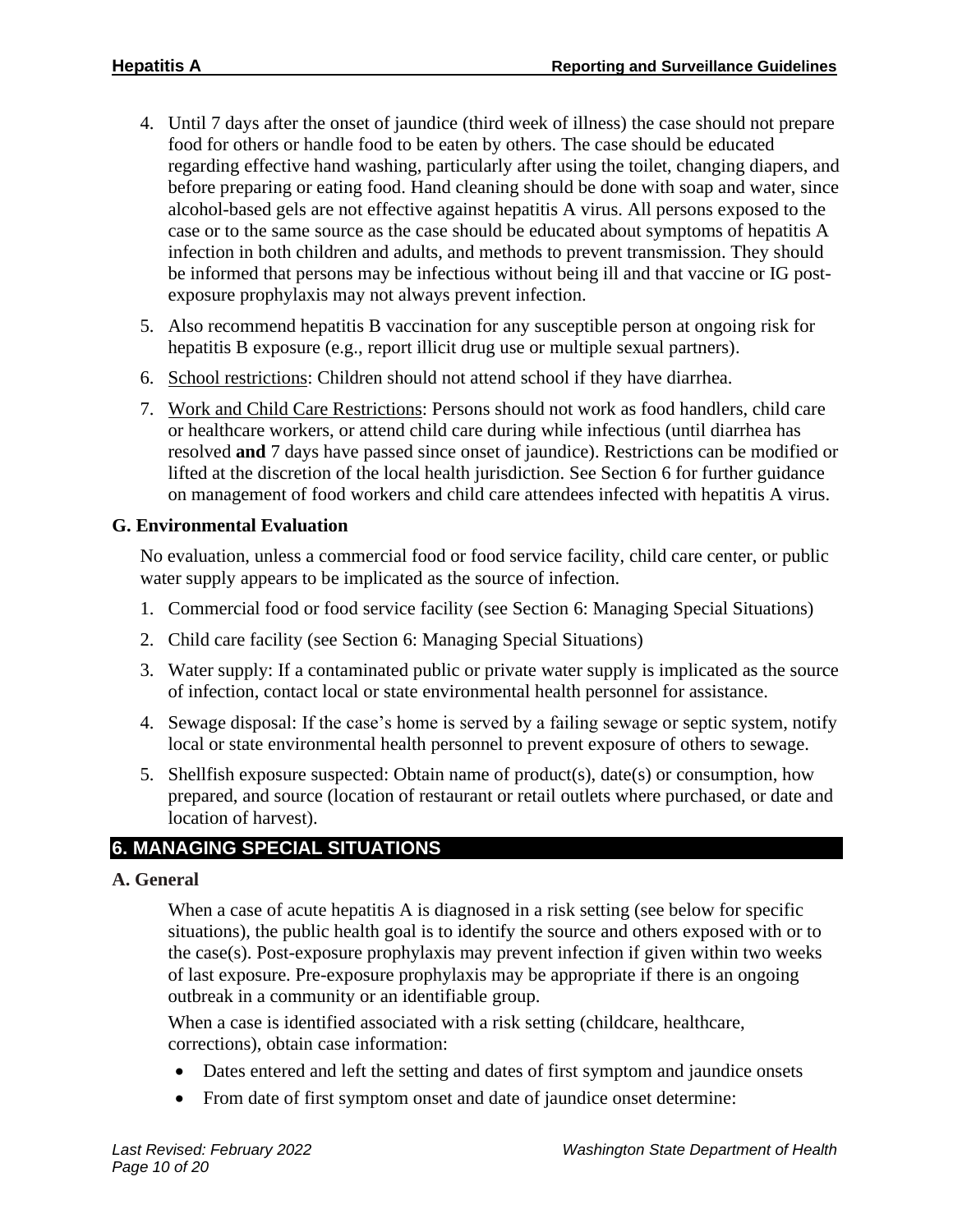- $\circ$  First potential date of exposure = date of onset 50 days
- $\circ$  Last potential date of exposure = date of onset 15 days
- $\circ$  First potential communicable date = date of onset 14 days
- $\circ$  Last potential communicable date = date of jaundice onset + 7 days
- From symptoms determine the risk of communicability (e.g., diarrhea occurred)
- If the person worked or volunteered in a risk setting, determine all shifts during their communicable period and during that time their exact duties including part-time or occasional tasks (e.g., fed children, handled ready to eat foods, prepared beverages with garnishes, served ice water, etc.)

If available, obtain vaccination or immunity status of any close contacts e.g., coworkers, attendees at a facility.

# **B. Management of Hepatitis A in a Food Handler**

If acute hepatitis A is diagnosed in a food handler (including paid and unpaid work), the following actions should be taken:

- 1. Exclude the case patient from the food service facility until diarrhea has resolved *and* one week has passed after the onset of jaundice. If the case patient does not have symptoms, exclude for one week from collection date of first specimen testing positive. Obtain an acute serum specimen from the case to save for possible genomic testing.
- 2. Inspect the facility and interview the manager. Evaluate: toileting and hand washing stations; use of gloves for preparing ready-to-eat foods (e.g., salads, sandwiches, frosted desserts), garnishes, and beverages; availability and use of an ice scoop at an ice machine; and general sanitation. Destroy any prepared food remaining that the case patient could have handled while infectious.
- 3. A food employee must report to the person in charge if they have a notifiable condition: [https://app.leg.wa.gov/wac/default.aspx?cite=246-215-02205.](https://app.leg.wa.gov/wac/default.aspx?cite=246-215-02205) Working with the facility manager or owner, evaluate all food handlers at the facility for current or recent symptoms or diagnosis of hepatitis A.
- 4. Administer hepatitis A vaccine or immune globulin (IG) prophylaxis to all susceptible food handlers at that facility if administration can be within two weeks of last exposure (see Section 5D).
- 5. Ask the facility manager or other designee to monitor all food handlers at risk for hepatitis A infection for one full incubation period (50 days) after the last exposure to the index case even if vaccine or IG was administered.
- 6. Consider a public announcement for post-exposure hepatitis A vaccination or IG prophylaxis for patrons of a food service facility if:
	- During their infectious period the food handler directly handled food served uncooked or food after it was cooked (e.g., added garnish), AND
	- The food handler had diarrhea or poor hygiene practices, AND
	- Post-exposure prophylaxis can be given to patrons within two weeks of last exposure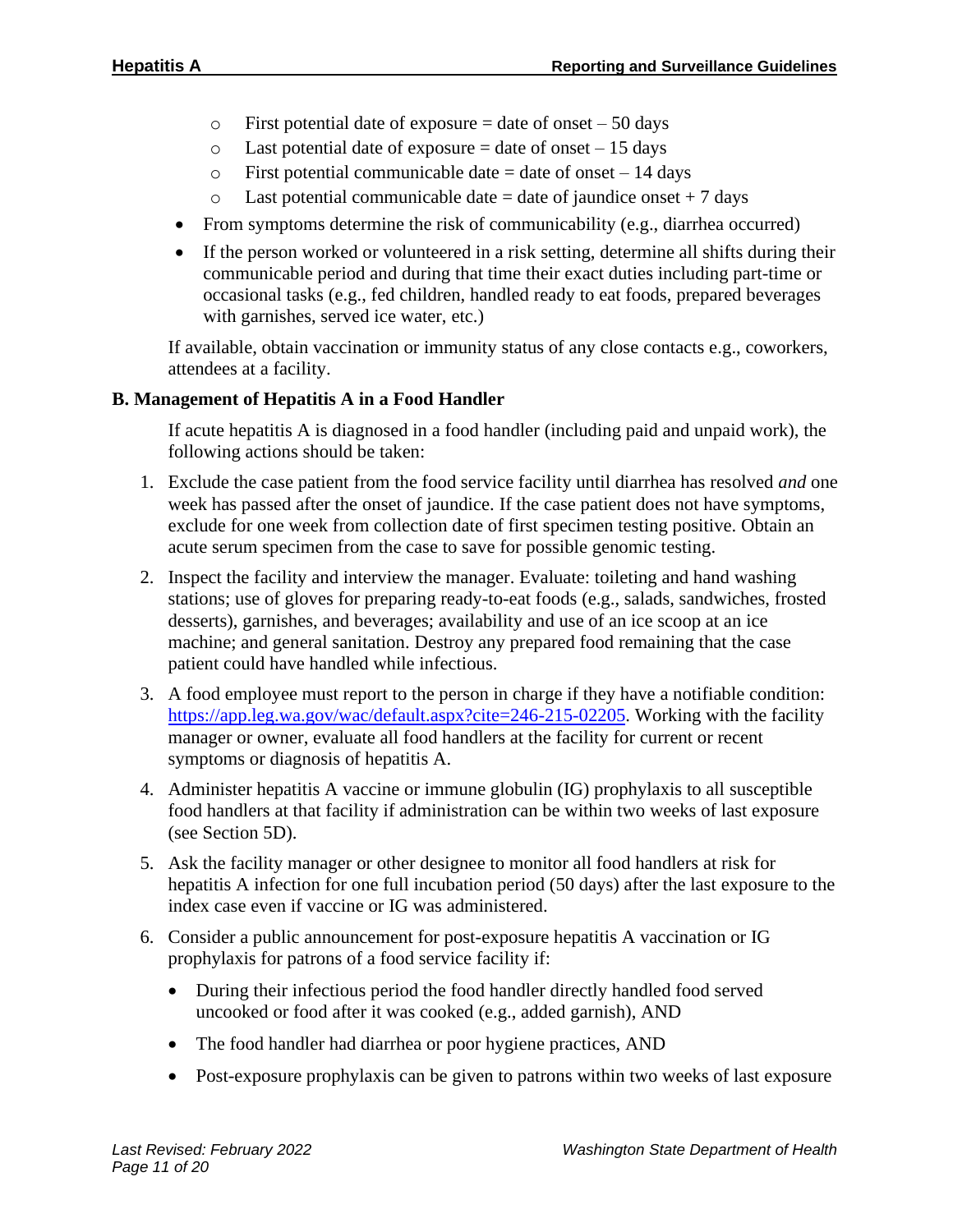7. Educate the manager regarding the epidemiology of hepatitis A infection. Emphasize the importance of hand hygiene and avoiding bare hand contact with ready-to-eat foods through glove use in addition to thorough hand washing with soap and water (alcoholbased gels are not effective against hepatitis A).

# **C. Foodborne or Waterborne Outbreaks**

Call Office of Communicable Disease Epidemiology immediately (206-418-5500 or 877- 539-4344) if you suspect a common-source outbreak, such as a commercial food product, restaurant, or water exposure. Standard foodborne or waterborne outbreak investigation protocols apply to identify the initial source of the outbreak. With a point-source outbreak, such as a single meal at an event, most persons initially exposed are likely beyond the 2-week window for post-exposure prophylaxis.

Exclude case patients in sensitive occupations or settings (e.g., food handling, child care, health care) until diarrhea has resolved *and* one week has passed after the onset of jaundice. If the case patient does not have symptoms, exclude for one week from collection date of first specimen testing positive. Obtain an acute serum specimen from the case to save for possible genomic testing.

A major public health effort may be offering post-exposure prophylaxis to non-immune contacts of cases if it can be administered within two weeks of last exposure. Contacts could include household members, close friends, and sexual partners (see Section 5D). All persons receiving vaccine or prophylaxis should be warned that they could still develop hepatitis A and should adhere to hand hygiene and safe food handling.

With an outbreak due to a widely distributed source, such as a commercial product with a long shelf-life (e.g., self-stable or frozen product) there will be ongoing persons exposed to the source as well as contacts of such cases. Each new case should be interviewed and any susceptible contacts offered post-exposure prophylaxis. Investigation may involve Environmental Public Health as well as Washington State Department of Agriculture, US Department of Agriculture, or US Food and Drug Administration.

Consider a public announcement if product may still be available for use, such as a contaminated shelf-stable or frozen product, or if exposed persons may be able to receive post-exposure prophylaxis within two weeks of their last exposure.

#### **D. Community-wide Outbreaks**

A community-wide hepatitis A outbreak can be considered to occur when the number of reported hepatitis A cases in a jurisdiction increases  $\geq$ 3 standard deviations above that jurisdiction's baseline in a four-week period. Baseline is determined by calculating a state's 5-year monthly average number of cases reported to the National Notifiable Diseases Surveillance System (NNDSS) during non-outbreak years (2011–2015), which for Washington was 2.6 cases per month with a standard deviation of 0.66, so that five cases per month statewide would be in excess. Case occurrence should be determined, in order of decreasing preference, by: symptom onset date, date of collection of first positive specimen, or date of report to public health.

As possible, conduct case and contact tracing. In addition, address vaccination, sanitation, and education for the general public as well as target populations. Improve access to hygiene options for populations at risk (e.g., experiencing homelessness).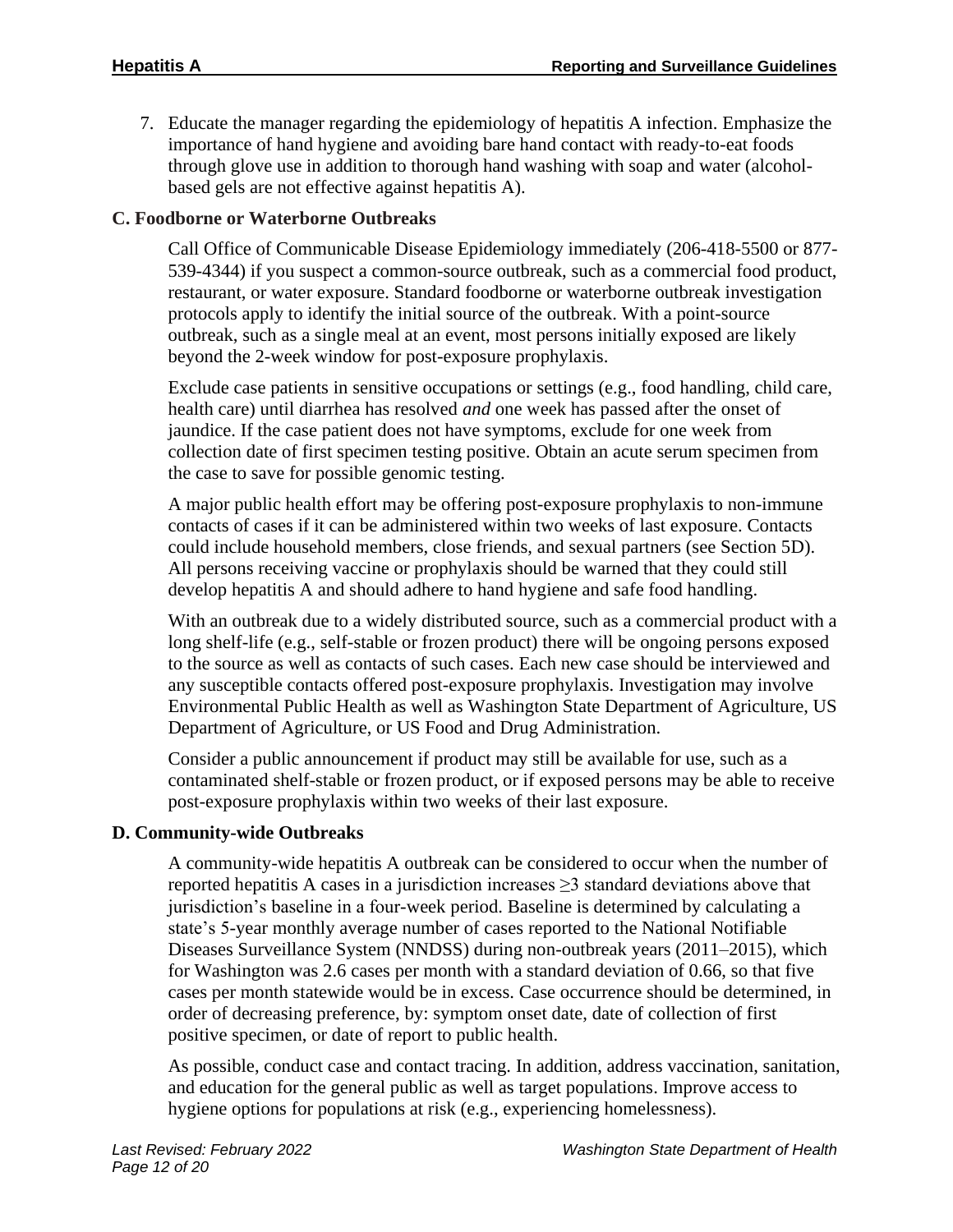Promote routine vaccinations at locations servicing the populations at risk, including free or low cost general or sexually transmitted infection clinics and if available local health jurisdiction clinics. Consider mass vaccination campaigns targeting individuals at risk. Include sites where services are received, such as meal sites for persons experiencing homelessness or syringe services for persons using drugs. When planning a mass vaccination campaign, include plans to enter data into Washington Immunization Information System (IIS). Direct outreach on streets with a pair of staff providing onsite vaccinations have been conducted in some locations for communitywide outbreaks.

For persons experiencing homelessness, access to adequate sanitation may be difficult. Where possible, they should be provided access to handwashing stations with soap and water (alcohol-based gels are not effective against hepatitis A) and portable toilets.

A community-wide hepatitis A outbreak can be considered to have ended with a return to baseline (within 3 standard deviations of the 5-year monthly average) of the number of hepatitis A cases reported in the state lasting for a minimum of three consecutive, fourweek periods.

For CDC resources including posters see: <https://www.dhhs.nh.gov/dphs/cdcs/hepatitisa/hepa-nh.htm>

Posters in multiple languages are available elsewhere: [https://health.hawaii.gov/docd/disease\\_listing/hepatitis-a/](https://health.hawaii.gov/docd/disease_listing/hepatitis-a/)

WHO has developed a toolkit: [https://www.who.int/docs/default-source/outbreak](https://www.who.int/docs/default-source/outbreak-toolkit/latest-update---11-october/hepatitis-a-outbreak-toolbox---250919.pdf?sfvrsn=2a4711ed_2)[toolkit/latest-update---11-october/hepatitis-a-outbreak-toolbox---](https://www.who.int/docs/default-source/outbreak-toolkit/latest-update---11-october/hepatitis-a-outbreak-toolbox---250919.pdf?sfvrsn=2a4711ed_2) [250919.pdf?sfvrsn=2a4711ed\\_2](https://www.who.int/docs/default-source/outbreak-toolkit/latest-update---11-october/hepatitis-a-outbreak-toolbox---250919.pdf?sfvrsn=2a4711ed_2)

San Diego Count after action report:

[https://www.sandiegocounty.gov/content/dam/sdc/cosd/SanDiegoHepatitisAOutbreak-](https://www.sandiegocounty.gov/content/dam/sdc/cosd/SanDiegoHepatitisAOutbreak-2017-18-AfterActionReport.pdf)[2017-18-AfterActionReport.pdf](https://www.sandiegocounty.gov/content/dam/sdc/cosd/SanDiegoHepatitisAOutbreak-2017-18-AfterActionReport.pdf)

# **E. Management of Hepatitis A in a Person in a Correctional Setting**

If acute hepatitis A is diagnosed in a correctional resident, the following actions should be taken:

- 1. Isolate the resident in a single cell with a separate sink and toilet. Hand cleaning should be done with soap and water, since alcohol-based gels are not effective against hepatitis A virus. Use standard and contact enteric precautions such as using protective equipment if exposure to body fluids is anticipated (e.g., cleaning toilets). After isolation has ended, clean the cell routinely followed by disinfection with a 1:10 bleach solution (1⅔ cups of bleach to 1 gallon of water) OR with an EPA disinfectant effective against norovirus, (List G) available at: [https://www.epa.gov/sites/default/files/2018-](https://www.epa.gov/sites/default/files/2018-04/documents/list_g_disinfectant_list_3_15_18.pdf) [04/documents/list\\_g\\_disinfectant\\_list\\_3\\_15\\_18.pdf](https://www.epa.gov/sites/default/files/2018-04/documents/list_g_disinfectant_list_3_15_18.pdf)
- 2. Exclude the case patient from food service duties until diarrhea has resolved *and* one week has passed after the onset of jaundice. If the case patient does not have symptoms, exclude for one week from collection date of first specimen testing positive. Obtain an acute serum specimen from the case to save for possible genomic testing.
- 3. Determine if the case was a food service worker or if several cases occur that suggest the facility food service is the source. Staff may eat food from the food service. Note that a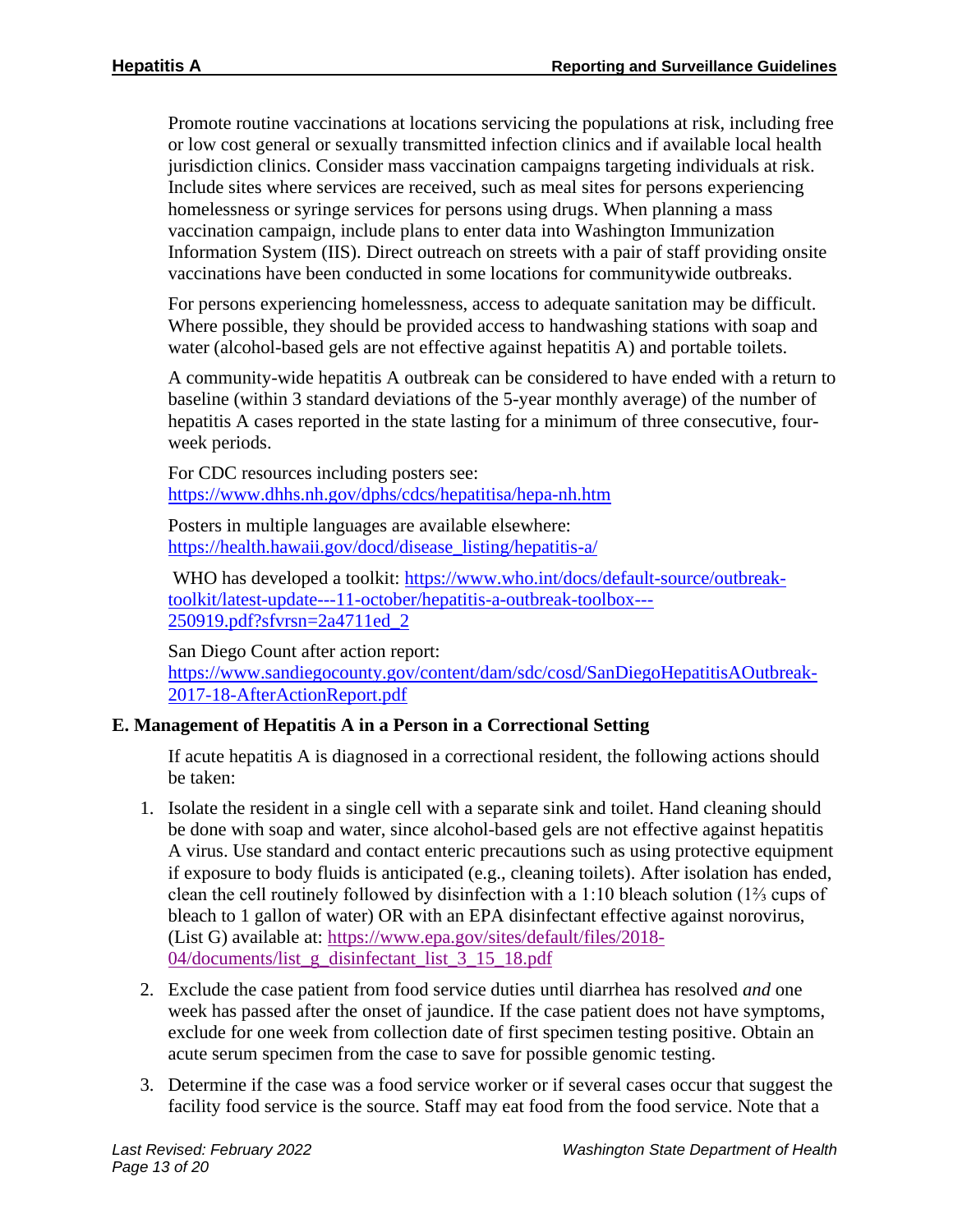correctional facility may prepare food for external locations. As appropriate initiate an outbreak investigation, facility inspection, or alert to external locations receiving food (Sections 6 B and C).

- 4. Administer hepatitis A vaccine or immune globulin (IG) prophylaxis within two weeks of last exposure to all susceptible close contacts including cell or dormitory mates, sexual contacts, those sharing drugs, or anyone who shares toilet facilities. For persons over 40 years, immunocompromised persons (including infected with HIV), those with chronic liver disease, and persons with chronic liver disease: consider giving IG in addition to a dose of vaccine. See Section 5D.
- 5. Halt movement out of the facility for identified contacts for 50 days after last case is identified.
- 6. All symptomatic contacts should be tested for acute hepatitis A infection and followed as suspected cases.
- 7. Isolate the case and any symptomatic contacts to their own cells (space permitting), the infirmary or other medical unit until considered no longer infectious.
- 8. Provide education about hand washing and hygiene, and make certain that cases and suspected cases have adequate access to soap and water – alcohol based hand rubs are **not** effective against hepatitis A. Control access to ice machines and microwaves.
- 9. Monitor for cases in the facility two incubation periods. If a new case is identified, the entire process begins again.
- 10. During a community-wide outbreak, residents entering the facility who in the affected community within the prior 60 days should be evaluated for symptoms and excluded from food service work for 60 days.

See: [https://www.bop.gov/resources/pdfs/hepatitis\\_a\\_cpg\\_112019.pdf](https://www.bop.gov/resources/pdfs/hepatitis_a_cpg_112019.pdf) and <https://nicic.gov/preventing-and-controlling-hepatitis-jails-and-prisons-webinar>

# **F. Management of Hepatitis A in a Person Under Care in a Healthcare Setting**

- 1. The facility should place the person in a private room if possible with a private toilet, and restrict from any food handling or sharing food, beverages, cigarettes, etc. until diarrhea has resolved and one week has passed after the onset of jaundice. If the case patient does not have symptoms, exclude for one week from collection date of first specimen testing positive. The facility should:
	- Use Standard precautions **plus** added Contact precautions if there are diapered or incontinent patients
	- Institute strict hand hygiene with soap and water (alcohol-based gels are **not** effective against hepatitis A)
	- Notify appropriate licensing or regulatory agency
- 2. Based on the exposure range and dates in the facility, if the case could have been exposed in the facility or exposed others in the facility:
	- Inspect or obtain description of the facility
	- Assess risk of fecal transmission (e.g., shared bathrooms; residents share cigarettes or food items)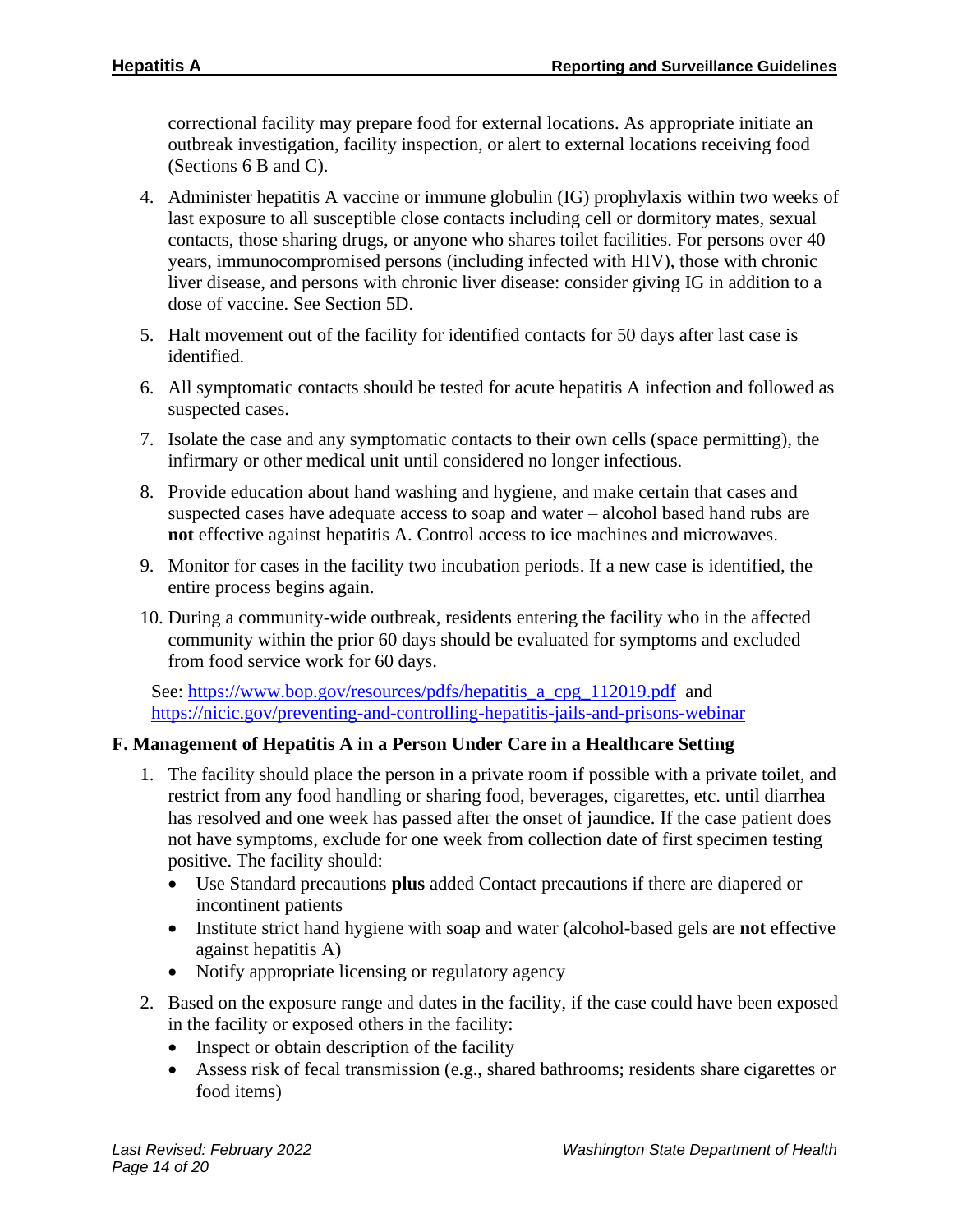- Assess access to hand washing before meals
- Determine any food prep by residents (whether or not authorized)
- 3. Have heightened awareness of hepatitis A during next 4-6 weeks (e.g., consider testing person with symptoms preceding the known case[s])
- 4. Assess source of exposure for case
	- Usually can't retrospectively identify the likely source for the case
	- Identify others co-exposed with the case and determine if any persons are symptomatic (or possibly still incubating) – include visitors, staff, and other residents including those discharged
- 5. Assess those exposed to case during communicable period
	- Identify those likely exposed to case include visitors, all staff, and other residents including those already discharged but present during communicable period
- 6. Provide facility with prophylaxis recommendations for susceptible persons (see Section 5), and as necessary assist with looking up HAV vaccination for exposed persons in IIS:
	- Post-exposure prophylaxis for susceptible persons within 14 days of last exposure
	- Pre-exposure prophylaxis for susceptible staff if population includes high risk residents and any exposure risk occurs
	- Pre-exposure prophylaxis for incoming residents on the assumption that additional cases could occur in the facility among exposed persons
	- All persons receiving vaccine or prophylaxis should be warned that they could still develop hepatitis A and should adhere to hand hygiene and safe food handling
	- Educate susceptible exposed persons for whom it is too late for prophylaxis that they should adhere to hand hygiene recommendations and not prepare food for others.
	- Use disinfection with a 1:10 bleach solution (1⅔ cups of bleach to 1 gallon of water) OR with an EPA disinfectant effective against norovirus, (List G) available at: [https://www.epa.gov/sites/default/files/2018-](https://www.epa.gov/sites/default/files/2018-04/documents/list_g_disinfectant_list_3_15_18.pdf) 04/documents/list g disinfectant list 3 15 18.pdf
- 7. If suspecting healthcare-associated transmission (e.g., resident of long-term care who does not leave the facility) or transmission in another high-risk environment, obtain an acute serum specimen from the case to save for possible genomic testing. For a cluster of healthcare-associated cases, obtain specimens on as many individuals as possible.

# **G. Management of Hepatitis A in a Childcare Setting**

Because most hepatitis A virus infections in young children are asymptomatic, illness among adult staff members or household contacts is often the first (and only) indication of an outbreak in a childcare facility. Two hepatitis A cases within an incubation period in attendees or household members of child attendees without alternative explanation indicates an outbreak. For facilities with multiple rooms, determine if there are diapered children in the facility, if staff move between the rooms, and if bathroom areas are shared among the rooms.

1. Interview the operator and inspect the written attendance records to identify other possible cases among staff or attendees during the previous month. Note: [WAC 110-](http://app.leg.wa.gov/wac/default.aspx?cite=110-300A-3030) [300A-3030](http://app.leg.wa.gov/wac/default.aspx?cite=110-300A-3030) specifies that a child care facility operator keep a routine log of illnesses.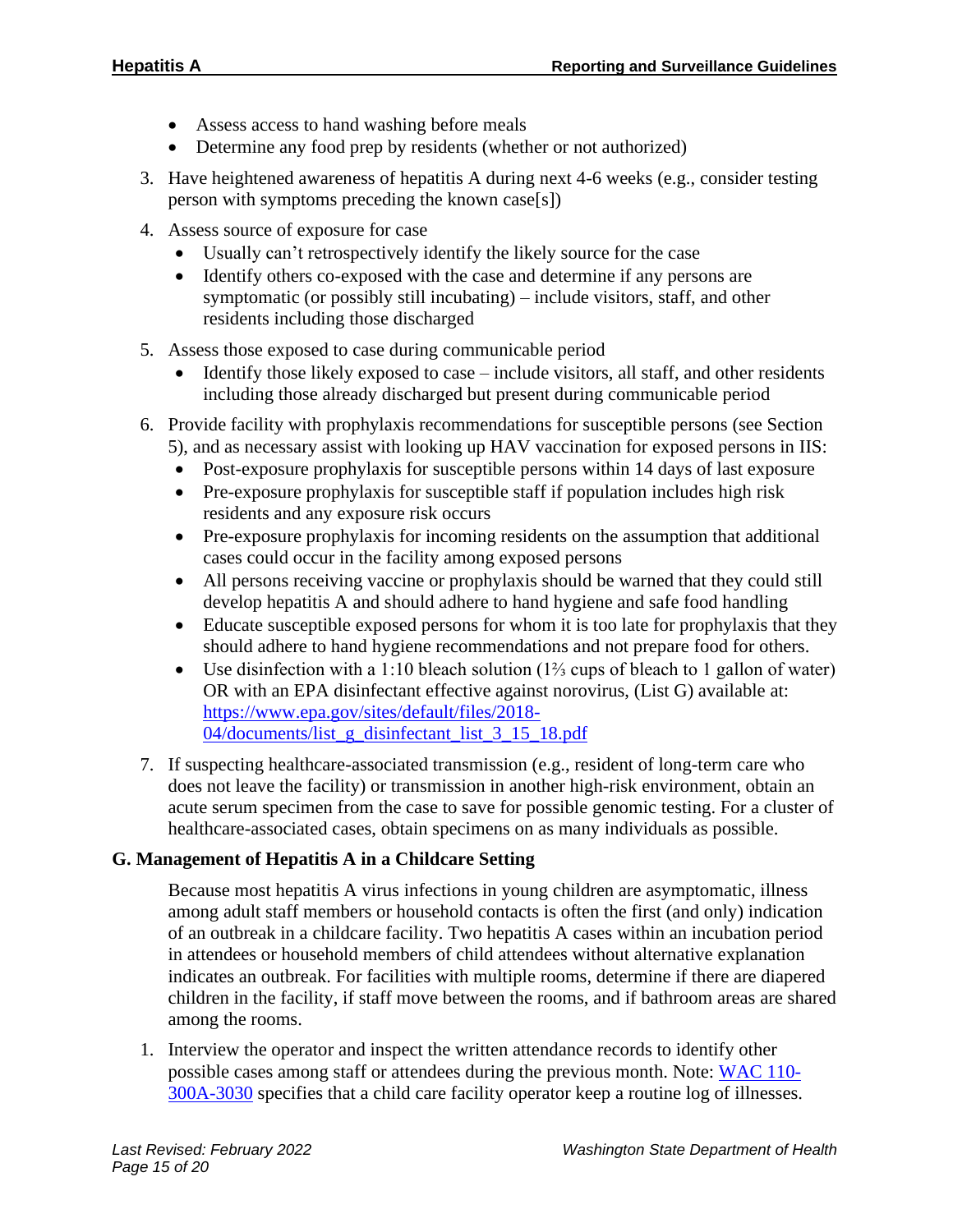- 2. Review food handling, hand washing techniques, and diaper changing practices with the operator and staff. Personal hygiene (especially handwashing for staff and children) and proper hygiene while changing diapers should be reviewed with child care staff. Remind staff that hand cleaning should be done with soap and water, since alcohol-based gels are not effective against hepatitis A virus.
- 3. If other cases are suspected, refer those currently ill to a health care provider for assessment including testing.
- 4. Exclude persons with hepatitis A infection from child care facilities until diarrhea has resolved and one week has passed after the onset of jaundice. If the case patient does not have symptoms, exclude for one week from collection date of first specimen testing positive. Obtain an acute serum specimen from the case to save for possible genomic testing.
- 5. If there are no diapered children or if the diapered children are in a room or section strictly separated from other children, then each room or section is considered a child care group. If there are diapered children who are not strictly separated from other children (i.e., staff do not move between rooms, no shared bathrooms or meals, etc.) then the entire facility is considered a child care group.
- 6. Parents of children in the same child care group as a hepatitis A case should be notified of the occurrence of hepatitis A in the group. Facility operators are required to notify these parents that their child was exposed to a communicable disease through a letter or posted notification [\(WAC 110-300A-3030\)](http://app.leg.wa.gov/wac/default.aspx?cite=110-300A-3030). Hepatitis A is often asymptomatic in young children, but the local health jurisdiction (LHJ) may use this notification to ask parents about consistent symptoms (especially diarrhea) in their children and instruct the child care facility to include in the notification that the parents should:
	- Know about the illness and how transmission can be prevented.
	- Monitor children carefully for signs of hepatitis A infection such as diarrhea.
	- Seek medical care if such symptoms occur and inform the provider of the occurrence of hepatitis A in the facility.
	- Notify the child care facility operator or LHJ should symptoms occur.
	- Not bring symptomatic children to the child care facility nor place them in another group of children.
- 7. If more than one case is suspected among attendees or workers, inspect the facility. Diaper changing areas should receive particular attention.
- 8. Provide education about adequate hygiene.
	- Staff should use gloves and wash hands with soap and water after changing any diapers or handling stool-soiled material from any person – alcohol based hand rubs are **not** effective against hepatitis A
	- All children and staff should wash hands with soap and water after each trip to the bathroom and before eating. Staff should observe children washing their hands with soap and water. Alcohol based hand rubs are **not** effective against hepatitis A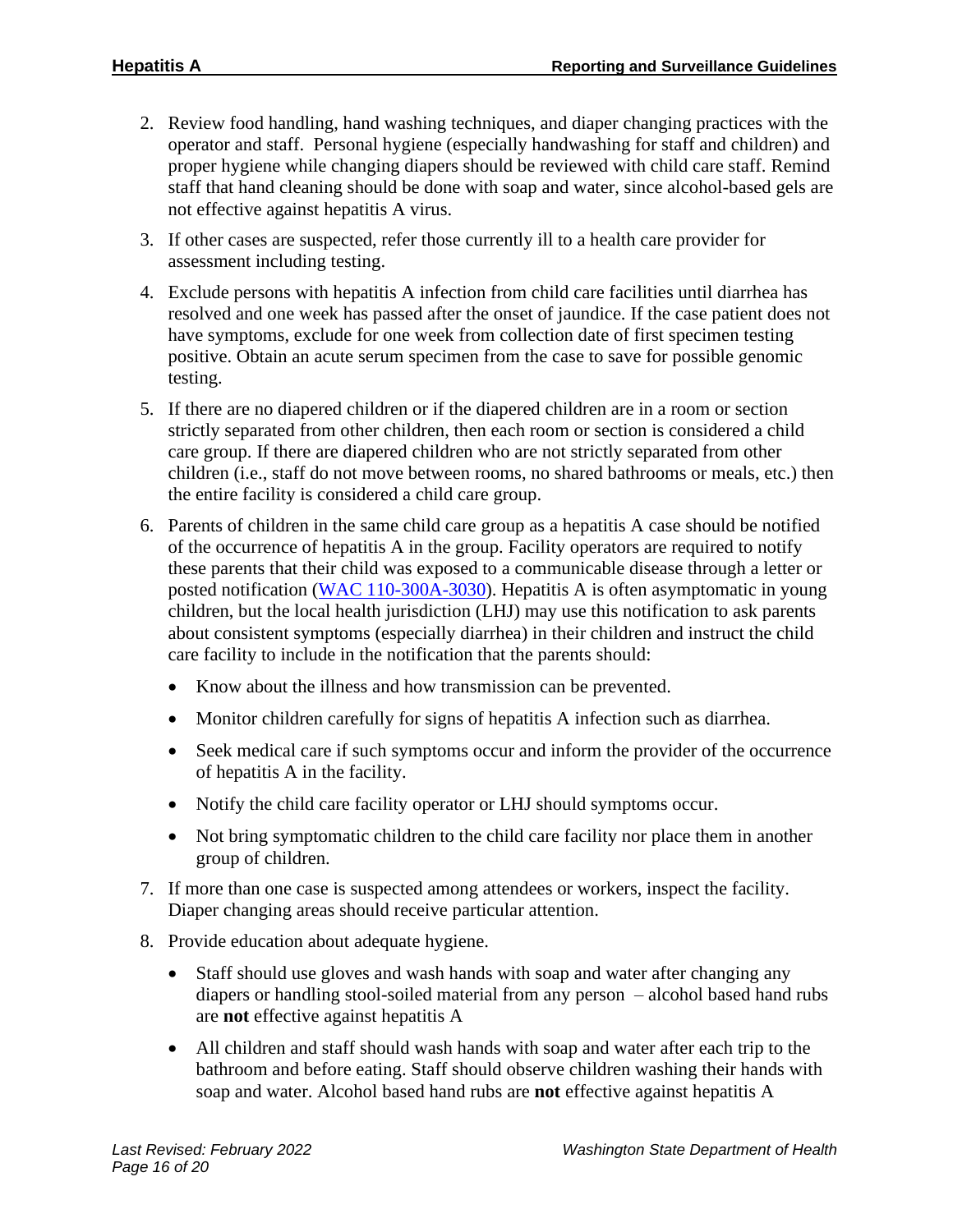- Diaper changing surface areas should be cleaned after each diaper change with an appropriate disinfectant (1:10 dilution of bleach to water or ½ cup of bleach per gallon of water).
- Food handling/feeding duties should be done in a separate area from diaper changing and toilet cleaning responsibilities, and if possible done by different staff members.
- During an outbreak, washable shared fabric items including toys should be washed daily. Hard plastic and similar surfaced items including toys should be disinfected with diluted bleach solution once a day. Hard-to-clean items should be limited in use.
- 9. Instruct the facility operator to call the LHJ immediately if new cases of diarrhea occur.
- 10. LHJs should follow up with the facility to ensure that surveillance and appropriate prevention measures are done. Manage newly symptomatic children as outlined above.
- 11. If an outbreak is suspected, any new attendees or staff should have documented immunity before joining the facility.
- 12. Closure of the facility should be considered if it has been shown that transmission is occurring within the facility and if exclusion and sanitation controls are not adequate to stop ongoing transmission. Before closing a facility, the LHJ should assess the potential for spread to other child care settings in the community by dispersal of the children. Parents should be cautioned regarding placing their children in other child care groups, since asymptomatic shedding of the organism may occur.
- 13. Post-exposure prophylaxis for contacts (staff and attendees) in the child care group
	- Administer single antigen hepatitis A vaccine or IG (see Section 7B for dosing) to all susceptible staff and attendees in the child care group when:
		- $\circ$  Acute hepatitis A occurs in  $\geq 1$  attendee or staff OR
		- $\circ$  Acute hepatitis A occurs in  $\geq 2$  households of attendees
	- If the center does not provide care to diapered children, post-exposure prophylaxis needs to be recommended only to contacts in the same care group as the case.
	- If acute hepatitis A occurs in  $>3$  families at any child care facility, post-exposure prophylaxis should also be considered for household members of children in diapers who attend the facility.
- 14. To identify new infections quickly, the local health jurisdiction should begin surveillance for hepatitis-like illness among households connected to the facility for at least 50 days after onset of the last case.

# **H. General Prevention Recommendations**

In addition to routine vaccination and any applicable post-exposure prophylaxis for hepatitis A, all persons should always wash hands after using the bathroom or changing a diaper, and before preparing or eating food. Persons with diarrhea should not prepare food for others.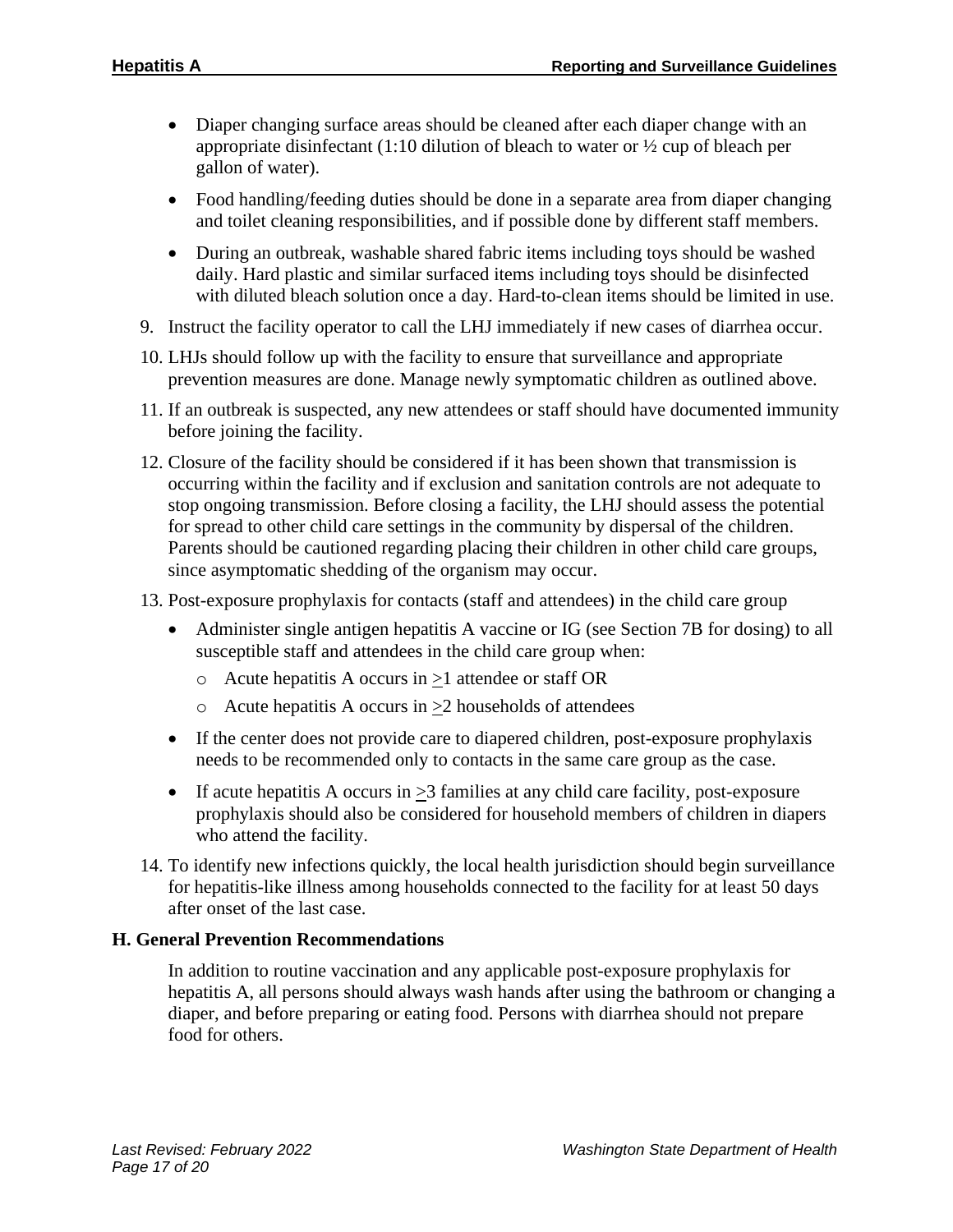# **ACKNOWLEDGEMENTS**

This document is a revision of the Washington State Guidelines for Notifiable Condition Reporting and Surveillance published in 2002 which were originally based on the Control of Communicable Diseases Manual (CCDM), 17<sup>th</sup> Edition; James Chin, Ed. APHA 2000. We would like to acknowledge the Oregon Department of Human Services for developing the format and select content of this document.

# **UPDATES**

Minor revisions in October 2009 with updated recommendation for hepatitis A vaccination related to adoption.

January 2011: The Legal Reporting Requirements section has been revised to reflect the 2011 Notifiable Conditions Rule revision. Case definition updated to specify ALT level.

November 2011: Updated Immunization Recommendations under Routine Prevention

February 2012: In Section 3 Case definition updated to no longer has a specified ALT level

February 2014: Controlling Further Spread section combined with Routine Case Investigation section.

April 2016: Front page added

October 2017: Added section 7B for updated prophylaxis with IG

March 2018: Update for WDRS and national outbreaks

December 2018:

Post-exposure prophylaxis use of vaccine expanded to all ages > 12 months Routine vaccination recommended for persons experiencing homelessness Double antigen vaccine (A,B) recommended as appropriate.

January 2019:

Case definition includes a) bilirubin level  $\geq$  3.0 or jaundice, b) ALT  $\geq$  200, absence of more likely diagnosis, PCR as confirming laboratory test Post-exposure prophylaxis use of vaccine expanded to all ages > 12 months Expanded pre-travel recommendations Routine vaccination recommended for persons experiencing homelessness Double antigen vaccine (A,B) recommended as appropriate.

June 2019: Single antigen vaccine should be used for pre-exposure or post-exposure prophylaxis during an outbreak

August 2020: Updated case definition language to classify a NAAT positive case as confirmed.

Hand hygiene recommendations for healthcare and childcare settings emphasize that alcohol-based gels are not sufficient.

Hospitalized patients should be cohorted when possible, and post-exposure prophylaxis considered for potentially exposed patients or staff.

Recommendations given for case in healthcare facility (6C).

Vaccination recommendations updated to include:

Catch-up vaccination for adolescents

Risk factors including chronic liver disease, HIV positive, pregnant woman at risk for infection or severe disease, persons at risk during outbreaks, settings serving those at risk, children 6-11 months prior to international travel to risk area but the children should receive two more doses after 12 months of age Removed receipt of clotting factor as a risk for vaccination

May 2021: Section 6E added with definition of community-wide outbreak

February 2022: End of 2019-2021outbreak summarized Section 2C; outbreak response expanded in Section 6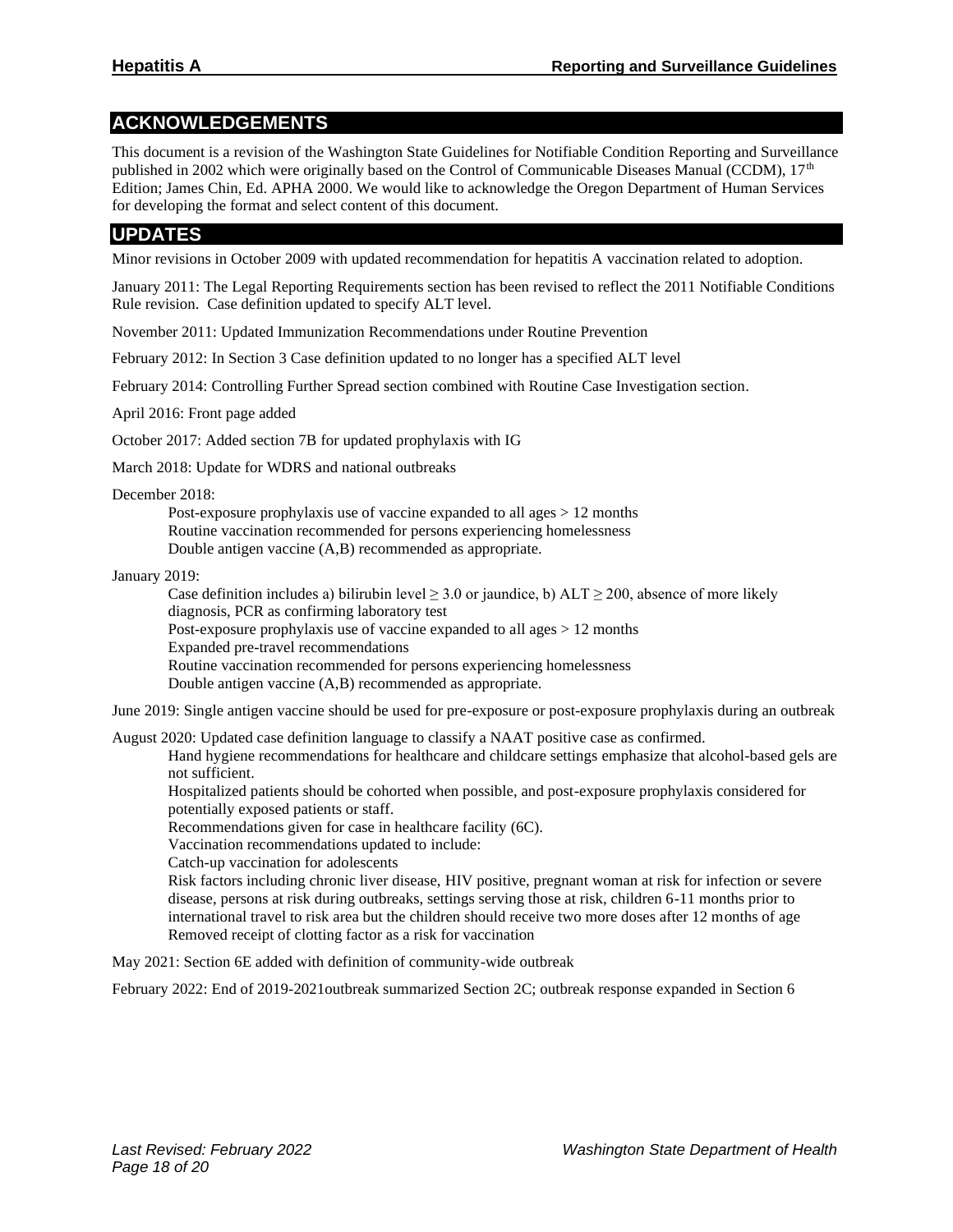# **APPENDIX: SAMPLE PRESS RELEASE AND COMMENTS**

Target the announcement as specifically as possible. Itemize implicated foods, dates and times served, etc. Keep in mind that foods prepared by a certain worker are not necessarily served during the worker's shift hours. Local health jurisdictions may decide that there is no reason to run your own prophylaxis clinic. Find out if the restaurant plans to pay for prophylaxis up front. If they are, say so in the announcement. Alert exposed people who are too late for prophylaxis to signs and symptoms of hepatitis. Encourage them to seek medical attention promptly should illness develop. This kind of alert does not indicate that a hepatitis outbreak has occurred. It indicates the health department is taking action to prevent one. Make sure the difference is clear. Provide "boilerplate" background information about hepatitis A last. For text copies of the two alert versions below contact Office of Communicable Disease Epidemiology (206 418-5500 or 877-539-4344).

# **Alert Version 1**: (*Name*) County Announces Hepatitis A Alert

The (*Name of local health jurisdiction*) announced today that recent patrons of the (*Name*) Restaurant, (*address*) in (*City*), may have been exposed to hepatitis A. "On July 3 (*change date*), a case of hepatitis A in a restaurant worker was reported to the (*Jurisdiction*)," said (*Person name*), *(person's Title in county*).

"To prevent illness, persons who have not been vaccinated against hepatitis A and ate at the salad bar or had any sandwich with lettuce between 11 a.m. and 4 p.m. (*change time*) on June 24, 26, 29, 30 (*change date*), or July 1 (*change date*) should get an injection of immune globulin or hepatitis A vaccine as soon as possible, but not more than two weeks after their exposure," said (*Person name*). Your health care provider or the (*Jurisdiction*) can determine which preventive measure is best for you. Immune globulin and hepatitis A vaccine are available from most health care provider offices, emergency rooms, and urgent care clinics, but you should call ahead to ensure availability. Immune globulin and hepatitis A vaccine will also be given at the (*Jurisdiction*), (*address*), on Wednesday and Thursday, July 5 and 6 (*change date*), from 3-7 p.m. (*change time*). No appointment is necessary. A donation of (*\$##)* is requested, but no one will be refused immunization because of inability to pay.

Persons who ate foods suspected to carry risk on June 19 or 20 (*change date*) may also have been exposed, but it is now too late for immune globulin or hepatitis A vaccine to prevent illness. If you ate at the restaurant and develop symptoms of hepatitis A (see below), contact your physician.

The purpose of this alert is preventive; no cases resulting from exposure at the restaurant have been reported. The restaurant has been inspected and is believed to be safe at the present time. This alert concerns the (*address or City*) restaurant only—not other restaurants in the (*Name*) chain.

Hepatitis A is a viral disease of the liver. It is spread from person to person by the "fecal-oral" route, often by inadequate handwashing after using the toilet or changing diapers. Typical symptoms of hepatitis A include fatigue, fever, malaise, loss of appetite, abdominal pain, nausea, vomiting, and jaundice (yellowing of the skin or eyes). Symptoms usually develop 2–6 weeks after exposure. Some infections may be very mild or even asymptomatic.